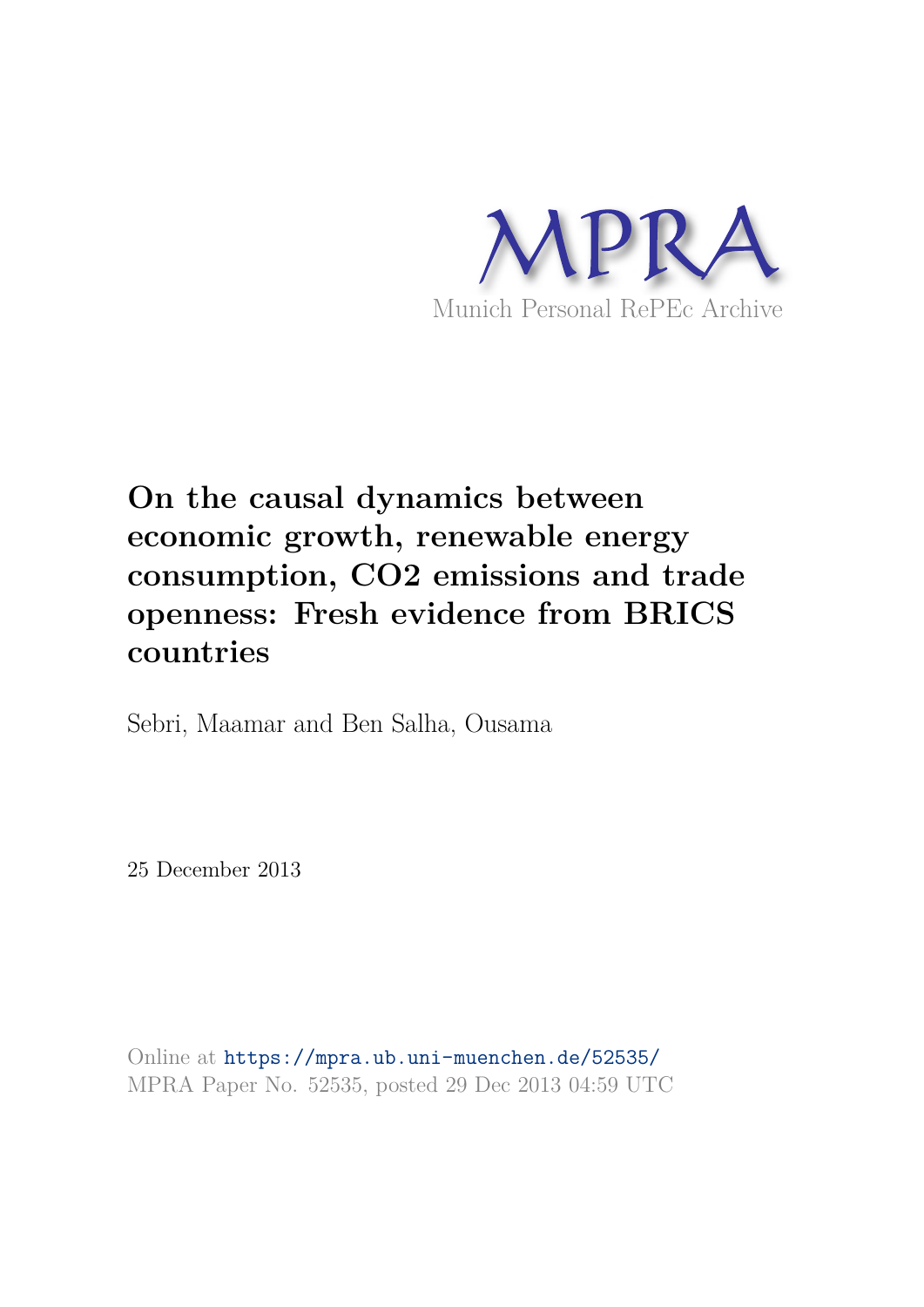# On the causal dynamics between economic growth, renewable energy consumption, CO2 emissions and trade openness: Fresh evidence from BRICS countries

## **Maamar Sebri**

Faculty of Economics and Management of Mahdia, University of Monastir, Tunisia maamer.sebri@isgs.rnu.tn

## **Ousama Ben Salha**

National Engineering School of Gabes, University of Gabes, Tunisia International Finance Group-Tunisia oussama.bensalha@isgs.rnu.tn

## **Abstract**

The current study investigates the causal relationship between economic growth and renewable energy consumption in the BRICS countries over the period 1971-2010 within a multivariate framework. The ARDL bounds testing approach to cointegration and vector error correction model (VECM) are used to examine the long-run and causal relationships between economic growth, renewable energy consumption, trade openness and carbon dioxide emissions. Empirical evidence shows that, based on the ARDL estimates, there exist long-run equilibrium relationships among the competing variables. Regarding the VECM results, bidirectional Granger causality exists between economic growth and renewable energy consumption, suggesting the feedback hypothesis, which can explain the role of renewable energy in stimulating economic growth in BRICS countries.

**Keywords:** ARDL; BRICS; Granger causality; Economic growth; Renewable energy.

**Classification JEL:** C32; Q2; Q3; Q4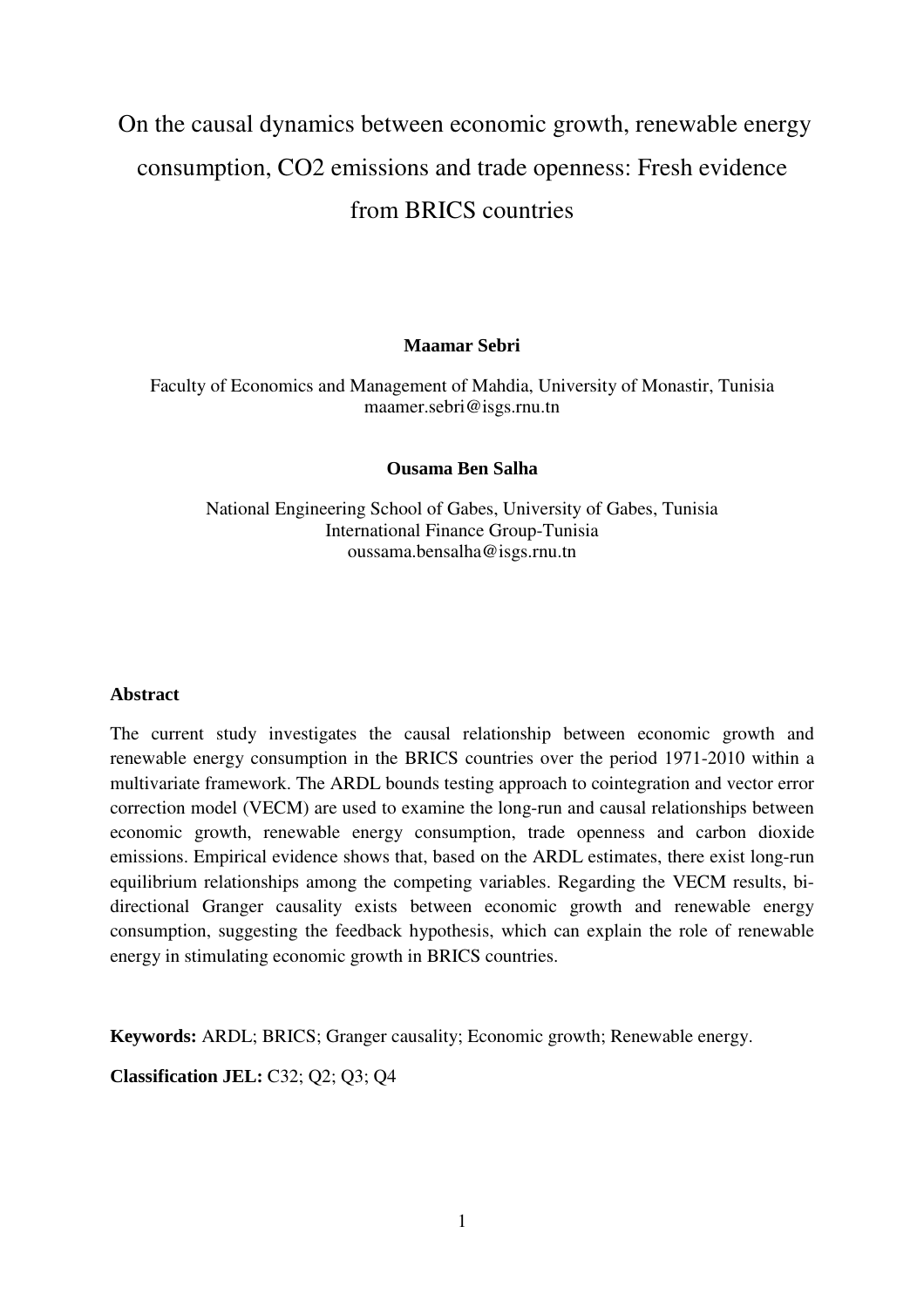#### **1. Introduction**

l

Energy is fundamental to sustain the development of nations. Particularly, fossil fuel energy has been the most component used worldwide. However, the expansion of energy-consuming activities in the developed and emerging countries, and waste in rich countries (especially the Gulf countries) lead to two major concerns: the depletion of the most easily accessible energy resources (mainly oil) and correspondingly, the problem of global warming caused by the rapidly increasing emissions of greenhouse gases such as carbon dioxide (CO2) and methane. This global nature of energy challenges requires that renewable energy resources be appropriately managed and used. Renewable energy is commonly defined as energy generated from solar, wind, geothermal, tide and wave, wood, waste and biomass. Contrarily to conventional energy, renewable energy is clean, safe and inexhaustible. Therefore, it is growing fast around the world and according to expectations it will edge out many conventional energy components and occupies a leading position in the overall share of energy consumption. For example, in China wind power generation increases more than generation from coal and passes nuclear power output (REN21, 2013).

Renewable energy quickly consolidates the role it plays in the energy supply around the world. That is, investment in renewables is picking up speed in many developing and emerging economies especially the BRICS countries.<sup>1</sup> According to REN21 (2013), the BRICS accounted for 36% of total global renewable power capacity and 27% of non-hydro renewable capacity by the end of 2012. They occupy the second row behind the European Union, which accounts for 44% of the global total renewable power capacity (Figure 1). In 2012, two BRICS nations (China and Brazil) were among the top five countries for renewable power capacity, while three BRICS nations (China, Brazil and India) were among the top six countries for non-hydro capacity.

On another side, as well documented, BRICS countries are growing very rapidly and have a sizeable impact on the global economy. For example, China and India had reached a real GDP growth of 8.9% and 6.2%, respectively over the period 1993-2003 (Sadorsky, 2009b). This increase in economic growth has mutually been accompanied by an increase in energy demand. However, energy security emerges as a great concern due to substantial increases in prices of imported energy and because of limited reserves. Aside, the higher consumption of fossil fuels leads to higher greenhouse gas emissions, particularly CO2, which contributes to

<sup>&</sup>lt;sup>1</sup> BRICS is a grouping acronym that refers to the countries of Brazil, Russia, India, China, and South Africa.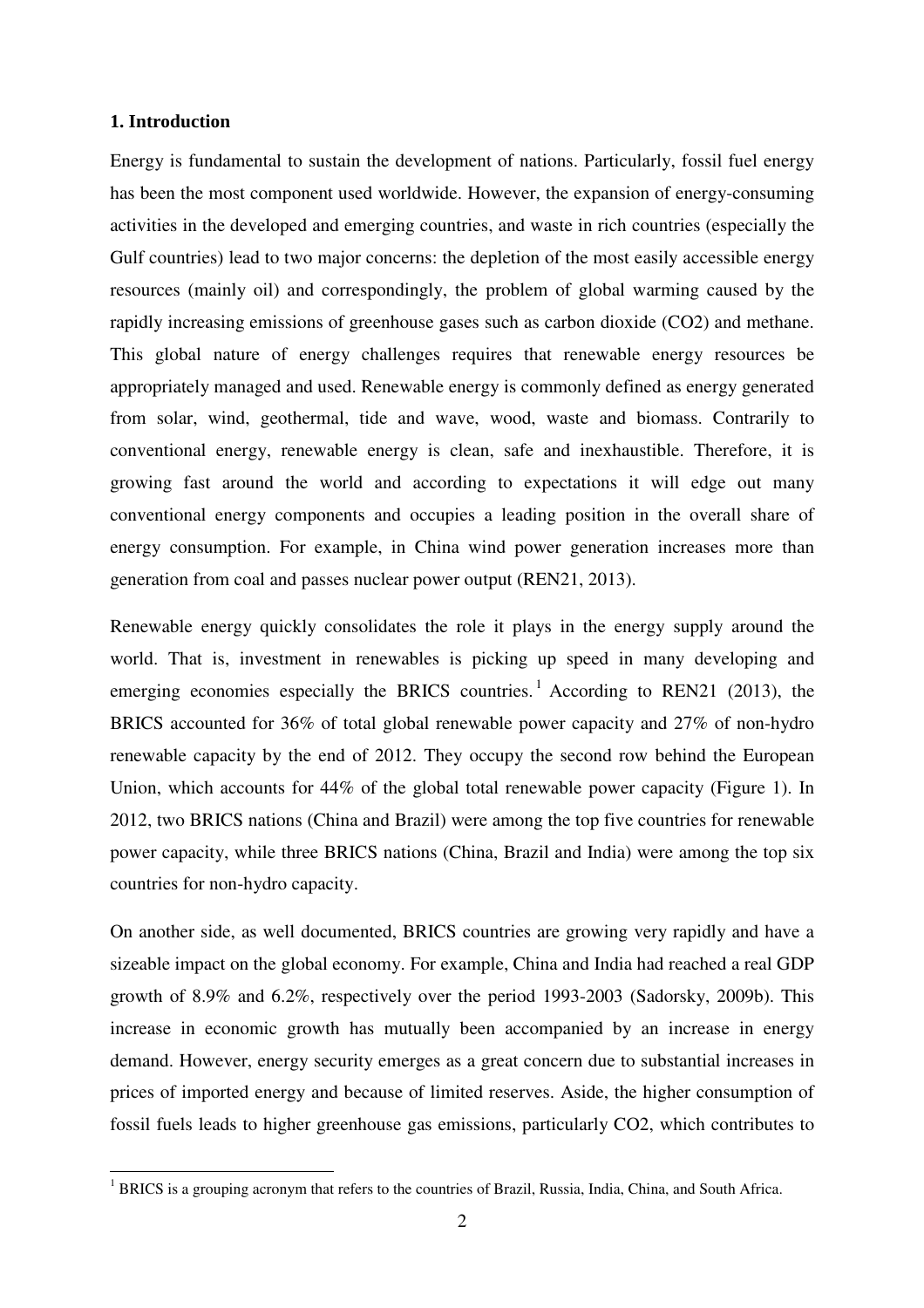global warming. According to IEA (2007), three BRICS economies (China, Russia and India) were among the top five emitters of CO2 in 2005. Such challenges require new thinking and new systems in the way to sustain energy. Developing enough the renewable energy sector is still among the promoting solution. That is, renewable energy sources may play a crucial role in expanding the domestic production and therefore they can be considered as an important determinant of economic growth.



**Figure 1.** Renewable power capacities in world, EU-27, BRICS, and top six Countries, 2012 Source: REN21 (2013, p. 22)

Recently, the correlation between economic growth and renewable energy consumption has constituted a substantial field of research. Particularly, examining the significance of causality direction between the two variables is of great utility, since it may provide valuable insights for policy-makers. Based on the ARDL approach to cointegration and Granger causality, the current study aims to extend this line of research by investigating the renewable energy consumption-economic growth nexus in BRICS countries, controlling for trade openness and CO<sub>2</sub> emissions.

The plan of this paper is organised as follows: Section 2 provides a literature review on the causal relationship between economic growth and renewable energy consumption. Section 3 presents the data description, econometric methods and empirical results. Final section concludes the paper.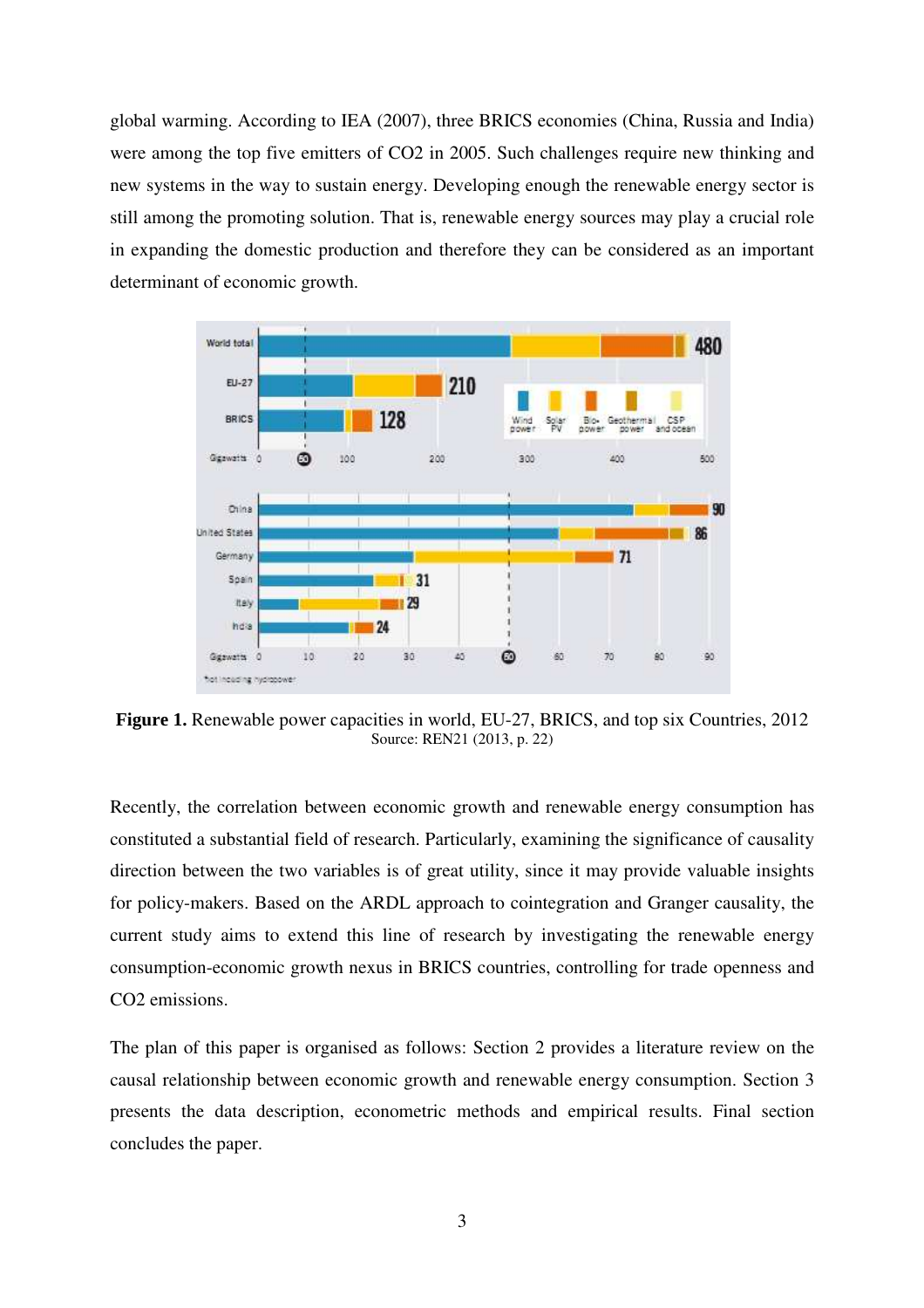#### **2. Literature review**

Contrarily to the causal relationship between the non-renewable energy consumption and economic growth, which has generated a substantial body of literature since last decades, the economic growth-renewable energy use nexus can be considered as a recent field of research. Obviously, the data availability on the renewable energy is the most important factor that recently motivates the literature on the subject. That is, many papers have been appeared the last few years covering many geographic locations, using different econometric tools and including a range of control variables. Several studies have focused on a specific country while others have relied on a group of countries within a panel data framework.

Considering first the country-specific studies, Ocal and Aslan (2013) examine the causal relationship between renewable energy use and economic growth in Turkey over the period 1990-2010. Using the ARDL approach and Toda-Yamamoto causality tests, the authors found that there exists a unidirectional causality running from economic growth to renewable energy consumption, supporting therefore the conservation hypothesis. Using the same causality tests, Menyah and Wolde-Rufael (2010) test the hypothesis that nuclear energy consumption and renewable energy consumption reduce CO2 emissions in the US during 1960-2007. Among others, they find that economic growth and CO2 emissions Granger cause renewable energy consumption with no feedback. Yildirim et al. (2012) apply the Toda-Yamamoto procedure and bootstrap-corrected causality test on the US data. Biomass energy consumption, hydropower energy consumption and biomass-wood-derived energy consumption are used along with the total renewable energy consumption, while employment and gross capital formation are used as control variables. Empirical evidence reports a unidirectional causality running from biomass energy consumption to economic growth while the neutrality hypothesis is supported between economic growth and all of the other renewable energy kinds as well as the total renewable energy consumption.

The case of Brazil was investigated by Pao and Fu (2013a) and Pao and Fu (2013b). In the two studies, the authors examine the causal relationship between economic growth and aggregated and disaggregated renewable energy consumption. Pao and Fu (2013a) use annual data on GDP and four types of energy consumption, namely non-hydroelectric renewable energy consumption, total renewable energy consumption, non-renewable energy consumption and the total primary energy consumption, while Pao and Fu (2013b) consider, in addition to the above variables, total renewable energy consumption and hydroelectric, new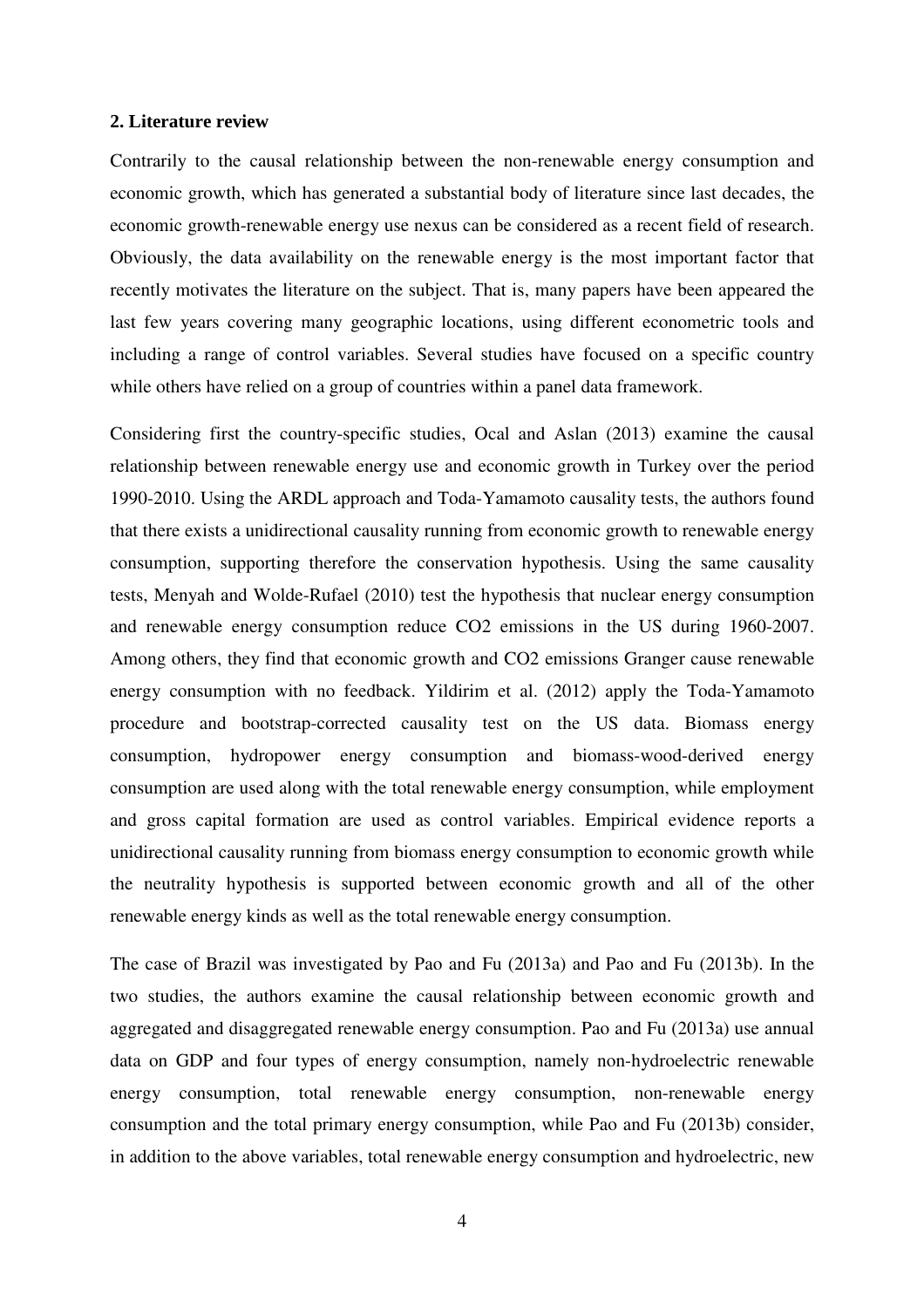renewables and nuclear energy consumption at disaggregated level. The two studies are based on a production function framework, controlling for real gross fixed capital formation and labour force. Mixed results are derived regarding the direction of causality between the variables. However, the authors insist on the role of renewable energy with its different components in promoting the Brazil's economic development.

Tugcu et al. (2012) try to respond to the question of which type of energy (renewable or nonrenewable) is more important for economic growth in G7 countries. They use the ARDL approach to cointegration and the recently Hatemi-J (2012) causality test within a production function framework for each country over the period 1980-2009. In addition, physical capital, labour, research and development (R&D), and human capital are included as control variables. Empirical results show that based on the classical production function, bidirectional causality between renewable energy and economic growth is found for all countries. Nevertheless, this finding is not robust when augmenting the production function with human capital and R&D variables, since mixed results are found for each country. The study concludes that both renewable and non-renewable energy consumption have significant role in enhancing economic growth. Moreover, most of G7 countries should invest in R&D to benefit more from energy consumption.

Based on a bivariate model, Bildirici (2013) focuses on biomass energy as a kind of renewable energy in ten Latin American developing countries. Using the ARDL approach to cointegration and Granger causality tests for each country, the author find that for most considered countries, there exists bi-directional causality between biomass energy and economic growth, while for others only biomass energy Granger causes economic growth. Therefore, this kind of energy may be considered as a solution for developing countries to meet their needs without expensive conversion devices.

From another strand, the panel data approach is also used in the context of renewable energy consumption-economic growth nexus, but with less extent than the time series analysis. For instance, Sadorsky (2009a) uses data for G7 countries over the period 1980-2005. The Pedroni approach to cointegration in panel data (Pedroni, 2000, 2001) and Granger causality tests are employed, while CO2 emissions and oil price are used as control variables. Empirical evidence reveals that real income increases have positive and statistically significant effect on per capita renewable energy consumption, while oil price has a small and negative impact. Sadorsky (2009b), based on the same cointegration and causality techniques, investigates the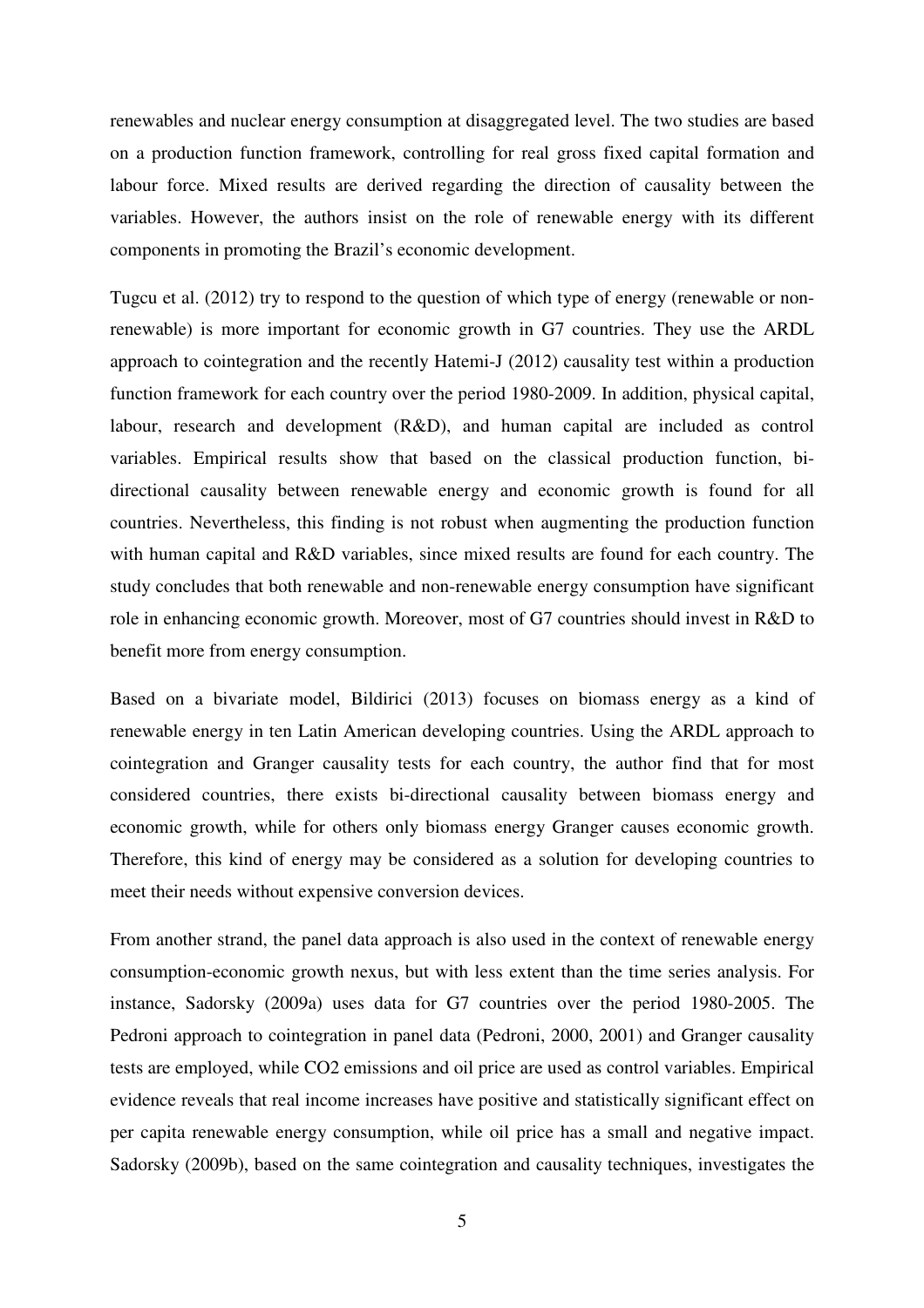causal relationship within a bivariate framework in eighteen emerging countries between 1994 and 2003. The empirical results confirm the conservation hypothesis in the long-run, while the neutrality hypothesis is supported in the short-run. Menegaki (2011), by employing a random effect model to cointegration and a panel error correction model framework on a group of twenty seven European countries, does not confirm any Granger causality direction between renewable energy and economic growth, either in the short-run or long-run. That is, the neutrality hypothesis is supported and the author concludes that the lower levels of renewable energy consumption across Europe cannot play a significant role in promoting economic growth.

In a series of studies, Apergis and Payne (2010a, 2010b, 2011a, 2011b, 2011c, 2012) investigate the causal relationship between renewable energy consumption and economic growth for many groups of countries ranging from developed to developing countries. The authors use various cointegration techniques and causality approaches within a panel data framework. In the majority of cases, empirical results reveal that cointegration relationships and both short-run and long-run bi-directional causality exist among variables in question, proving the validity of the feedback hypothesis. Employing a panel error correction model within a multivariate model, Apergis et al. (2010) examine the causal relationship between CO2 emissions, nuclear energy consumption, renewable energy consumption and economic growth for a panel of nineteen developed and developing countries aver the period 1984- 2007. Empirical evidence shows that there exists short-run bi-directional causality between renewable and nuclear energy consumption and economic growth, supporting therefore the feedback hypothesis. The long-run analysis reveals the existence of a unidirectional causality running from the consumption of both nuclear and renewable energy to economic growth, which suggests the validity of the growth hypothesis.

#### **3. Empirical analysis**

### **3.1 Data**

The empirical analysis presented in this paper is based on annual time series of real gross domestic product (GDP), renewable energy consumption (REC), dioxide emissions (CO2) and trade openness (OPEN) for the BRICS countries stretching from 1971 to  $2010<sup>2</sup>$  All the variables are taken from the online World Development Indicators database of the World l

 $2^{2}$  Except Russia for which data cover the period 1992-2010.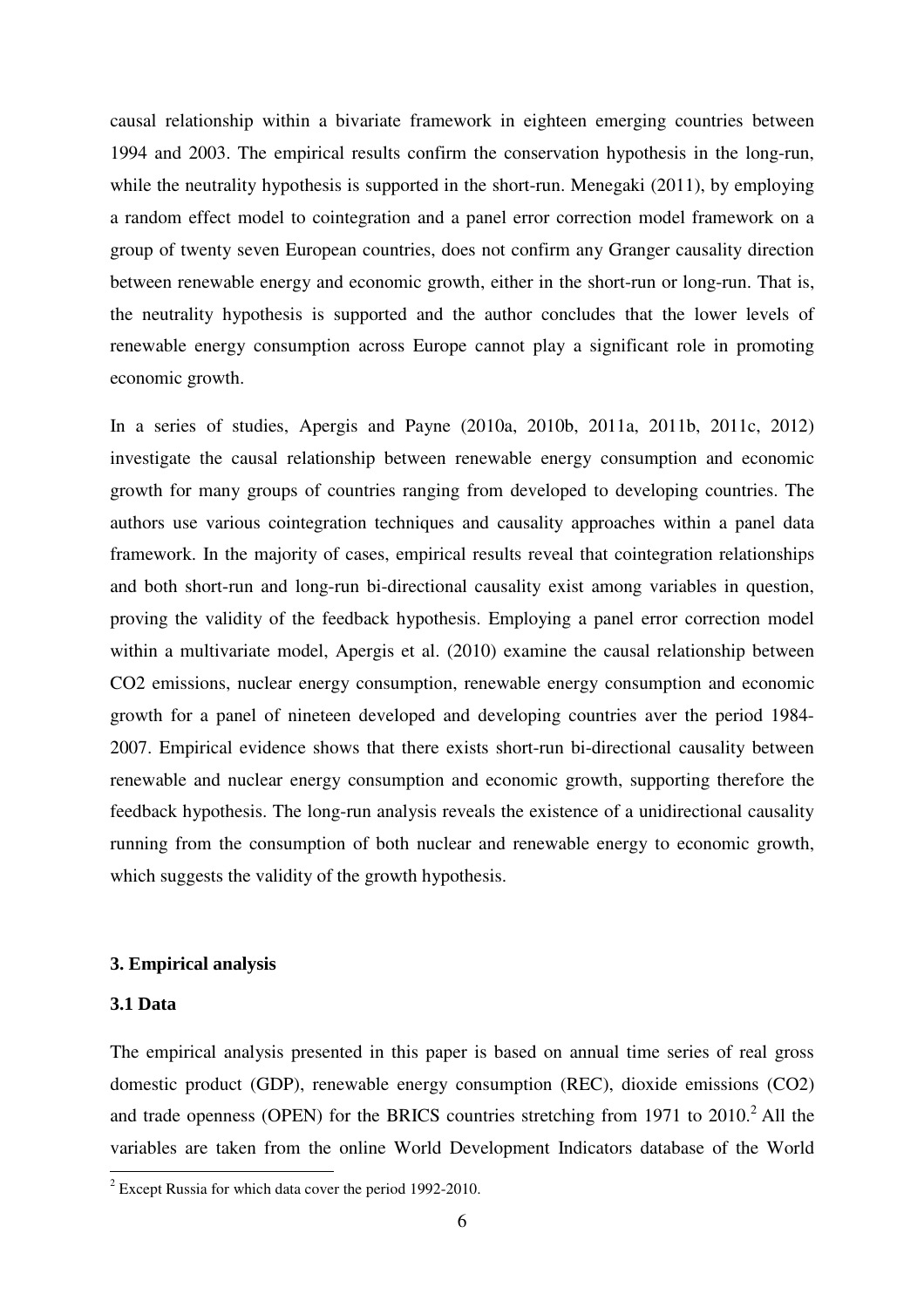Bank. GDP is measured in constant 2005 US dollars; Renewable energy, approximated by the combustible renewables and waste, is measured in 1000 metric tons of oil equivalent; CO2 in metric tons while trade openness is defined as the sum of imports and exports divided by the GDP. All the variables (except OPEN) are expressed in per capita terms and transformed into natural logarithmic form.

### **3.2 Methodology and results**

#### *3.2.1 Integration analysis*

A preliminary and necessary step before conducting cointegration and causality analysis is the pre-testing of integration order of variables in question. When using the ARDL approach to cointegration, the unit root tests are mainly used to avoid the inclusion of  $I(2)$  variables. In this study, two types of unit root tests are applied: without and with structural break. We used the ADF-MAX test developed by Leybourne (1995). This test is a powerful modification of the standard ADF unit root test. It is given by the maximum between the usual ADF statistic and the ADF statistic computed using reversed data. In addition to its power properties, this test may, in some circumstances, be more robust to structural breaks than the conventional ADF test (Cook and Manning, 2005).

In modern times, generally for long time series data, along with the conventional tests, unit root tests which consider at least one structural break over time should be used. The period covered in the current study is 1971-2010. Most likely the series may suffer from endogenous structural breaks since they consist of annual figures more than thirty years. Therefore, we employ the conventional Zivot-Andrews unit root test with structural break (Zivot-Andrews, 1992). The results of testing for the integration order are presented in Table 1.

Accordingly, the common components of GDP, REC, CO2 and OPEN variables all turn out to be I(1), except the GDP variable for Russia and REC variable for China which are nonstationary both in levels and first differences under both the ADF-MAX and Zivot-Andrews unit root tests. Therefore, we must drop Russia and China from the subsequent ARDL bounds testing approach to cointegration and causality analysis.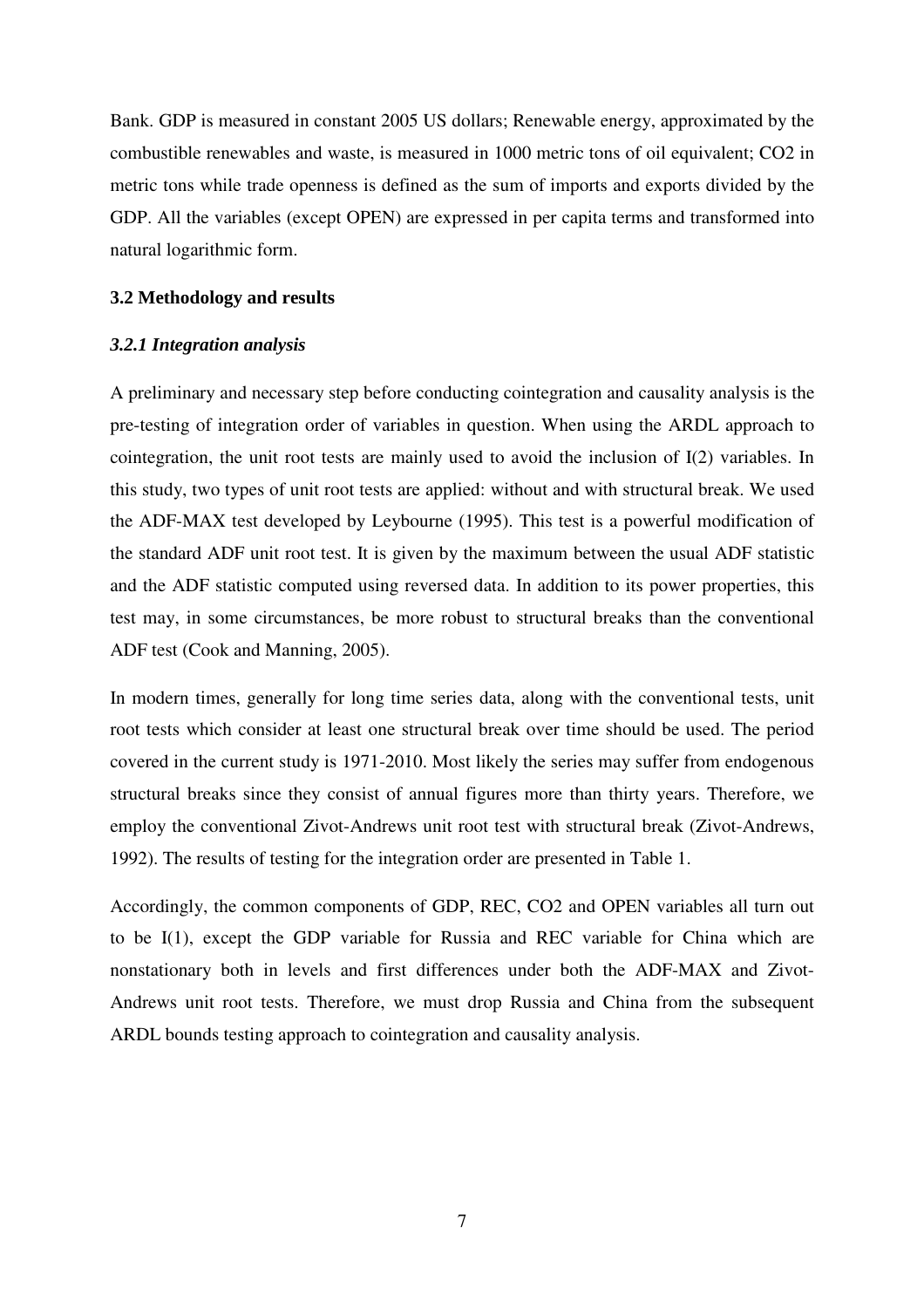| Variable            |       | <b>ADF-MAX</b>             |                            | Zivot-Andrews       |                                  |  |
|---------------------|-------|----------------------------|----------------------------|---------------------|----------------------------------|--|
|                     |       | Level                      | First difference           | Level               | First difference                 |  |
| <b>Brazil</b>       |       |                            |                            |                     |                                  |  |
| GDP                 |       | 0.349(0)                   | $-2.276(1)$ <sup>*</sup>   | $-3.688$ [2003] (2) | $-5.713$ [1981] (0)              |  |
| REC                 |       | $-0.675(0)$                | $-2.984(1)$                | $-2.636$ [1990] (0) | $-6.291$ [1988] (0)              |  |
| CO <sub>2</sub>     |       | $-1.168(0)$                | $-2.626(1)$ **             | $-4.265$ [1981] (1) | $-4.732$ [1980] (0)              |  |
| <b>OPEN</b>         |       | $-2.231(0)$                | $-4.651(1)$ ***            | $-3.776$ [2001] (0) | $-5.764$ [1997] (0)              |  |
| <b>Russia</b>       |       |                            |                            |                     |                                  |  |
| GDP                 |       | 1.384(0)                   | $-0.774(1)$                | $-4.063$ [2007] (1) | $-3.706$ [1999] (0)              |  |
| REC                 |       | 0.158(1)                   | $-1.754(1)$                | $-5.885$ [1999] (0) | $-7.637$ [1999] (0)              |  |
| CO <sub>2</sub>     |       | 1.196(0)                   | $-1.681(1)$                | $-3.806$ [1998] (0) | $-3.247$ [1999] (0)              |  |
| <b>OPEN</b>         |       | 0.186(0)                   | $-0.775(1)$                | $-6.474$ [1999] (1) | $-6.922$ [1997] (1)              |  |
| <b>India</b>        |       |                            |                            |                     |                                  |  |
| GDP                 |       | $-0.291(0)$                | $-3.179(1)$                | $-1.858$ [2003] (4) | $-5.367$ [1991] (3)              |  |
| REC                 |       | 2.013(0)                   | $-3.214(0)$                | $-3.527$ [2003] (2) | $-5.217$ [1980] (0) <sup>2</sup> |  |
| CO <sub>2</sub>     |       | $-2.026(1)$                | $-4.093(1)$                | $-4.046$ [2001] (0) | $-6.736$ [1990] (0)              |  |
| <b>OPEN</b>         |       | $-0.916(0)$                | $-7.379(0)$ ***            | $-3.714$ [1996] (2) | $-3.758$ [1981] (4)              |  |
| China               |       |                            |                            |                     |                                  |  |
| GDP                 |       | 0.701(0)                   | $-2.411(1)$ <sup>*</sup>   | $-3.101$ [2002] (1) | $-5.120$ [1982] (4)              |  |
| REC                 |       | 0.615(0)                   | 0.104(1)                   | $-1.375$ [2004] (2) | $-0.575$ [2004] (4)              |  |
| CO <sub>2</sub>     |       | $-0.694(0)$                | $-3.336(1)$                | $-5.035$ [1998] (1) | $-7.644$ [2003] (4)              |  |
| <b>OPEN</b>         |       | $-2.248(0)$                | $-4.167(1)$                | $-4.615$ [2004] (1) | $-5.683$ [2002] (4)              |  |
| <b>South Africa</b> |       |                            |                            |                     |                                  |  |
| GDP                 |       | $-0.127(0)$                | $-3.469(1)$                | $-3.312$ [2002] (1) | $-5.333$ [1982] (0)              |  |
| REC                 |       | $-1.280(1)$                | $-4.263(1)$                | $-4.073$ [1987] (0) | $-6.360$ [1990] (0)              |  |
| CO <sub>2</sub>     |       | $-1.246(1)$                | ***<br>$-3.982(1)$         | $-3.147$ [1981] (0) | $-7.056$ [2003] (0)              |  |
| <b>OPEN</b>         |       | $-2.213(1)$                | ***<br>$-3.988(1)$         | $-3.714$ [1989] (0) | $-6.362$ [1995] (2)              |  |
| Critical            | $1\%$ | $-3.981(0)$                | $-3.070(0)$                | $-5.570$            | $-5.340$                         |  |
|                     |       | $-4.033(1)$                | $-3.187(1)$                |                     |                                  |  |
|                     | $5\%$ | $-3.261(0)$                | $-2.343(0)$                | $-5.080$            | $-4.930$                         |  |
| values              |       | $-3.330(1)$<br>$-2.844(0)$ | $-2.413(1)$<br>$-2.070(0)$ |                     |                                  |  |
|                     | 10%   | $-2.854(1)$                | $-2.084(1)$                | $-4.820$            | $-4.580$                         |  |

**Table 1.** Unit root tests

Note: For the ADF-MAX unit root test, critical values for variables in level are simulated using 38 observations and 1000 replications while for variables in first difference, critical values are simulated using 37 observations and 1000 replications. For the Zivot-Andrews unit root test, values in brackets present the time break. For both tests, values in parentheses indicate the lag length. Finally, \*\*\*, \*\* and \* illustrate the statistical significance at the  $1\%$ , 5% and  $10\%$  levels, respectively.

#### *3.2.2 Cointegration analysis*

The main purpose of this paper is to conduct a simultaneous analysis of the short- and longrun dynamics between economic growth and renewable energy consumption in the BRICS countries. Therefore, we employ the autoregressive distributed lag (ARDL) model, a relatively new technique to cointegration developed by Pesaran et al. (2001). This approach has been extensively used in empirical modelling due to its desirable properties compared to the standard Johansen cointegration technique developed by Johansen and Juselius (1990). First, it can be applied for smaller sample size and performs better than the Johansen's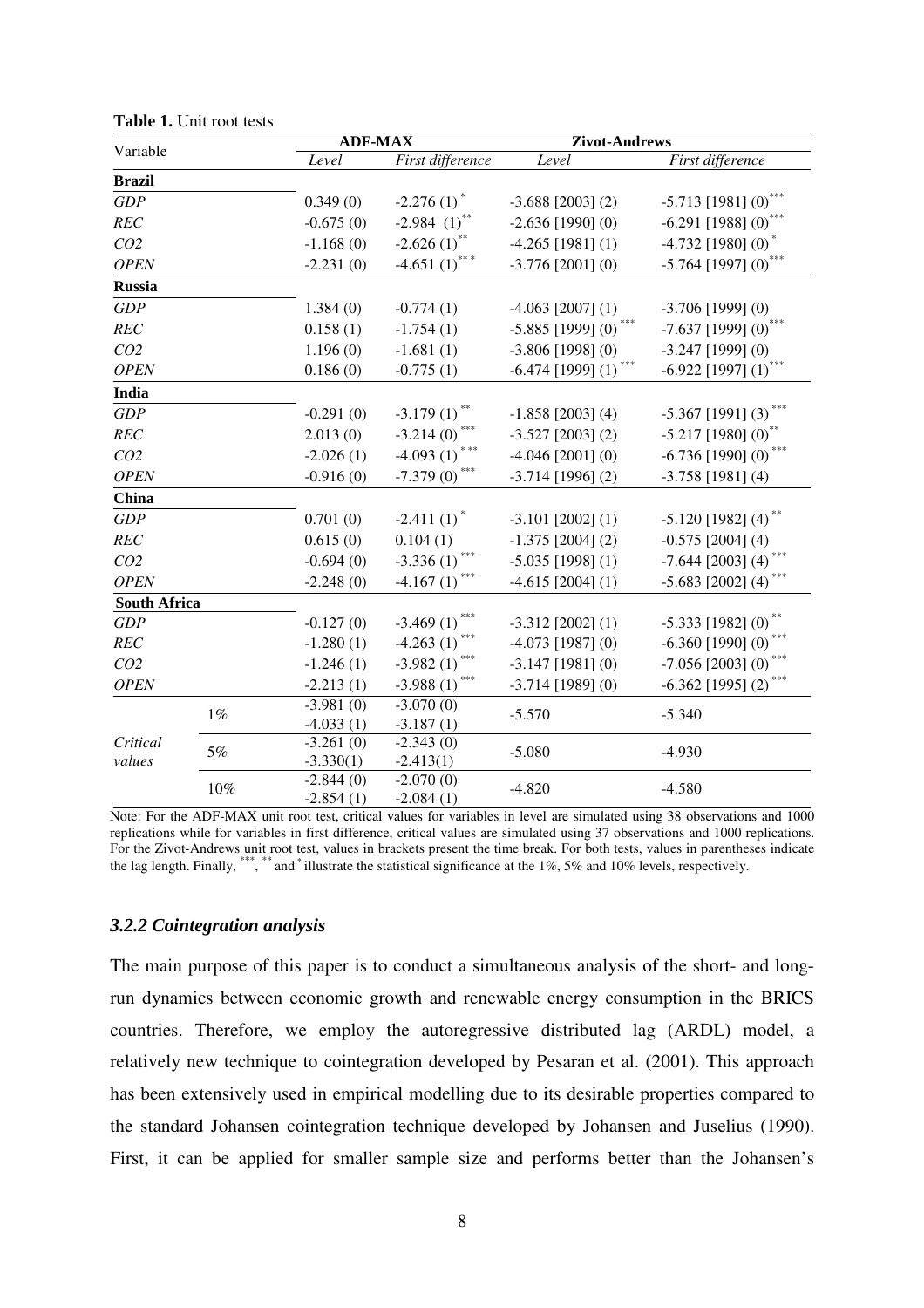technique (Ghatak and Siddiki, 2001). Second, The ARDL approach can accommodate stationary I(0), non-stationary I(1) or mutually cointegrated variables in the same regression, a task that is not possible with the Johansen's technique which requires that all the variables should be integrated of order one. Third, the ARDL approach deals with the endogeneity issues of some variables in the regression by providing unbiased long-run estimates with valid *t-*statistics (Narayan, 2005 and Odhiambo, 2008). Fourth, the ARDL approach allows assessing simultaneously both the short- and long-run effect of a particular variable on the other and it also separates short-run and long-run effects (Bentzen and Engsted, 2001).

After testing for the unit roots, the subsequent step consists in investigating the long-run relationships between the variables using the ARDL bounds testing approach. The ARDL representation between the competing variables may follows as:

$$
\Delta GDP_{t} = a_{10} + \sum_{i=1}^{k1} \alpha_{1i} \Delta GDP_{t-i} + \sum_{i=0}^{l1} \beta_{1i} \Delta REC_{t-i} + \sum_{i=0}^{m1} \gamma_{1i} \Delta CO2_{t-i} + \sum_{i=0}^{n1} \lambda_{1i} \Delta OPEN_{t-i} + \phi_{11} GDP_{t-1} + \phi_{12} REC_{t-1} + \phi_{13} CO2_{t-1} + \phi_{14} OPEN_{t-1} + \varepsilon_{1t}
$$
\n(1)

$$
\Delta REC_{t} = a_{20} + \sum_{i=0}^{k2} \alpha_{2i} \Delta GDP_{t-i} + \sum_{i=1}^{l2} \beta_{2i} \Delta REC_{t-i} + \sum_{i=0}^{m2} \gamma_{2i} \Delta CO2_{t-i} + \sum_{i=0}^{n2} \lambda_{2i} \Delta OPEN_{t-i} + \phi_{21} GDP_{t-1} + \phi_{22} REC_{t-1} + \phi_{23} CO2_{t-1} + \phi_{24} OPEN_{t-1} + \varepsilon_{2t}
$$
\n(2)

$$
\Delta CO_{t} = a_{30} + \sum_{i=0}^{k3} \alpha_{3i} \Delta GDP_{t-i} + \sum_{i=0}^{l3} \beta_{3i} \Delta REC_{t-i} + \sum_{i=1}^{m3} \gamma_{3i} \Delta CO_{t-i} + \sum_{i=0}^{n3} \lambda_{3i} \Delta OPEN_{t-i} + \phi_{31} GDP_{t-1} + \phi_{32} REC_{t-1} + \phi_{33} CO2_{t-1} + \phi_{34} OPEN_{t-1} + \varepsilon_{3t}
$$
\n(3)

$$
\Delta OPEN_{t} = a_{40} + \sum_{i=0}^{k4} \alpha_{4i} \Delta GDP_{t-i} + \sum_{i=0}^{l4} \beta_{4i} \Delta REC_{t-i} + \sum_{i=0}^{m4} \gamma_{4i} \Delta CO2_{t-i} + \sum_{i=1}^{n4} \lambda_{4i} \Delta OPEN_{t-i} + \phi_{41} GDP_{t-1} + \phi_{42} REC_{t-1} + \phi_{43} CO2_{t-1} + \phi_{44} OPEN_{t-1} + \varepsilon_{4t}
$$
\n(4)

where,  $\Delta$  is the first difference operator;  $a_{j0}, \alpha_j, \beta_j, \gamma_j, \lambda_j, \phi_{jj}$  ( $j = 1, ..., 4$ ) are parameters to be estimated; *kj*, *lj*, *mj*, *nj* ( $j = 1, ..., 4$ ) are the optimal lag length to be used, and  $\varepsilon_{it}$  ( $j = 1, ..., 4$ ) are white noise error terms.

From equation (1) to equation (4), the existence of cointegration relationships between the variables is investigated based on the F-test resulting from restricting the coefficients of the lag level variables to zero. Pesaran et al. (2001) provide critical value bounds for the F-test, which are interpreted as follows: if the F-statistics lie below the respective lower critical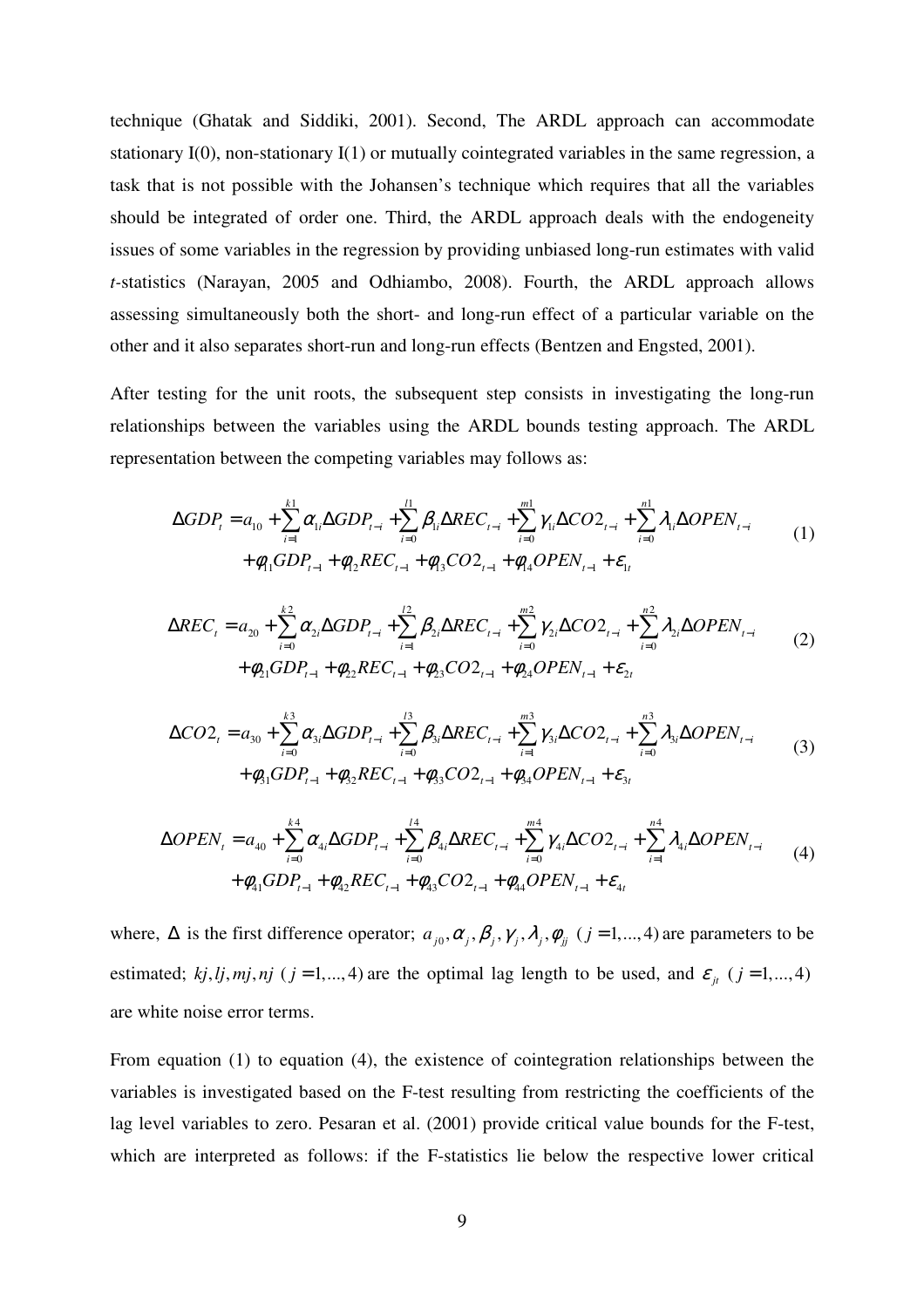values, the null hypothesis of no cointegration cannot be rejected. Alternatively, if the Fstatistics exceed their associated upper critical values, the null is rejected in favour of the alternative hypothesis, indicating cointegration. Finally, if the F-statistics fall within the two bounds, no conclusion could be made. Recently, in order to account for small sample sizes (from 30 to 80 observations), Narayan (2005) calculates new critical values of the F-test. These latter are commonly used in studies conducted on limited data.







**Figure 2.** Plots of CUSUM and CUSUMQ tests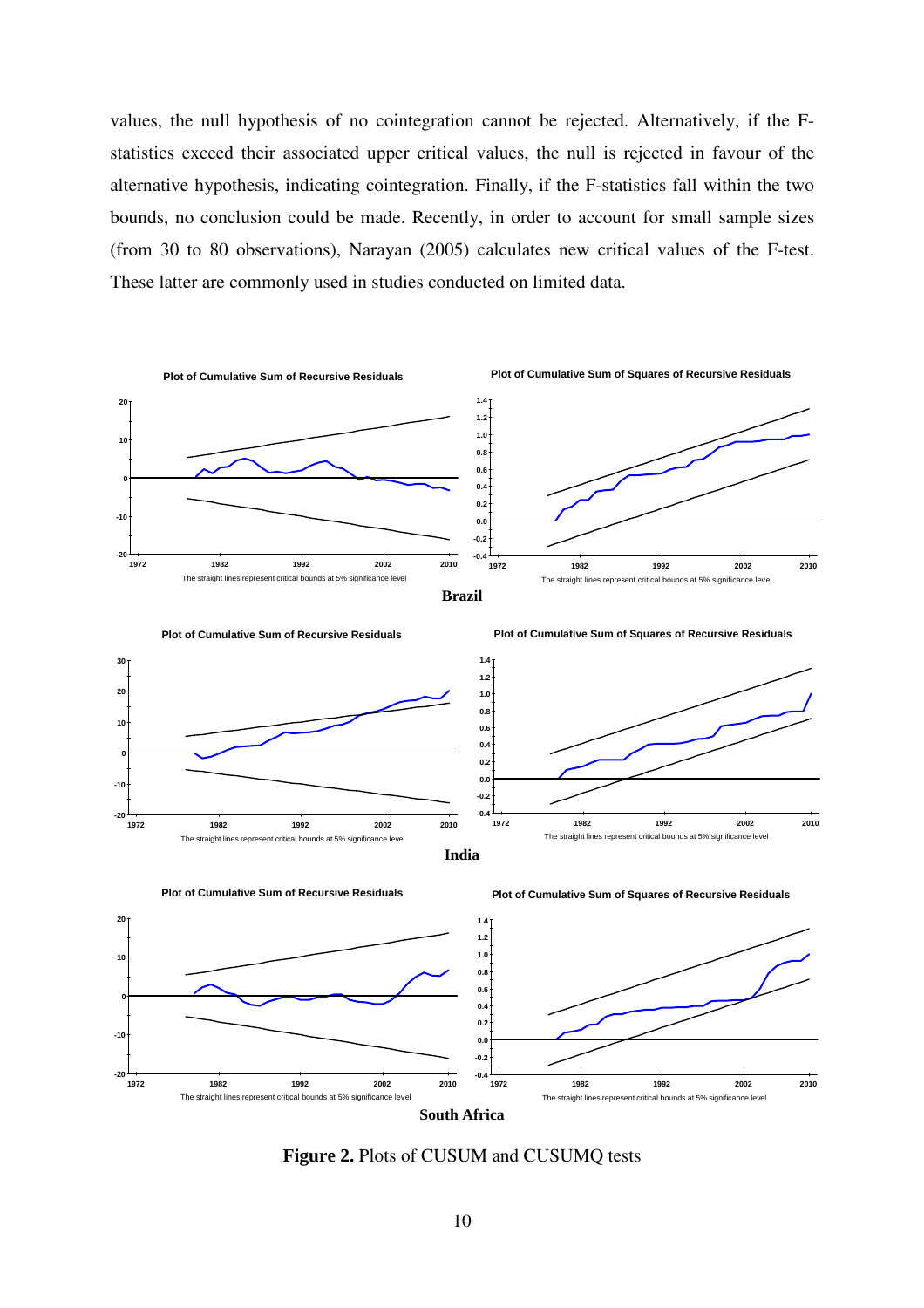Before estimating the ARDL models, an important issue related to the potential instability of the estimated coefficients has to be investigated. Therefore, we implement in Figure 2 the cumulative sum (CUSUM) and cumulative sum of squares (CUSUMQ) stability tests based on the recursive regression residuals.

According to the Figure 2, there are no instability issues in both Brazil and South Africa. However, for India, the CUSUM test indicates that there is a structural break in the GDP at the beginning of the  $21<sup>st</sup>$  century. These results confirm those found above by using the Zivot-Andrews unit root test, which suggests that a structural break occurred in 2003. Therefore, following Ozturk and Acaravci (2011), we include a dummy variable in the ARDL model for India and we conduct again the corresponding CUSUM and CUSUMQ tests (Figure 3). Obviously, the new plots of the CUSUM and CUSUMQ statistics fall within the critical bounds at 5% significance level, indicating that the model has stable parameters over the time.



**Figure 3.** Plots of CUSUM and CUSUMQ tests for India based on ARDL model with a dummy variable

The bounds test results are shown in Table 2. It is worth noting that the Schwarz Bayesian Criterion (SBC) was used to select the optimal lag order of the ARDL models. Obviously, the bounds testing approach reveals mitigated results. First, in most cases, the *F*-statistics lies above, at least, the 10% upper bound in the three BRICS countries confirming the presence of long-run equilibrium relationships. Second, when CO2 is assigned as dependent variable, the corresponding *F*-statistics are below the lower critical values, suggesting no cointegration. Finally, when the GDP (REC) is set as dependent variable in the case of South Africa (Brazil), the corresponding *F*-statistic falls within the bounds, emanating therefore to inconclusive results.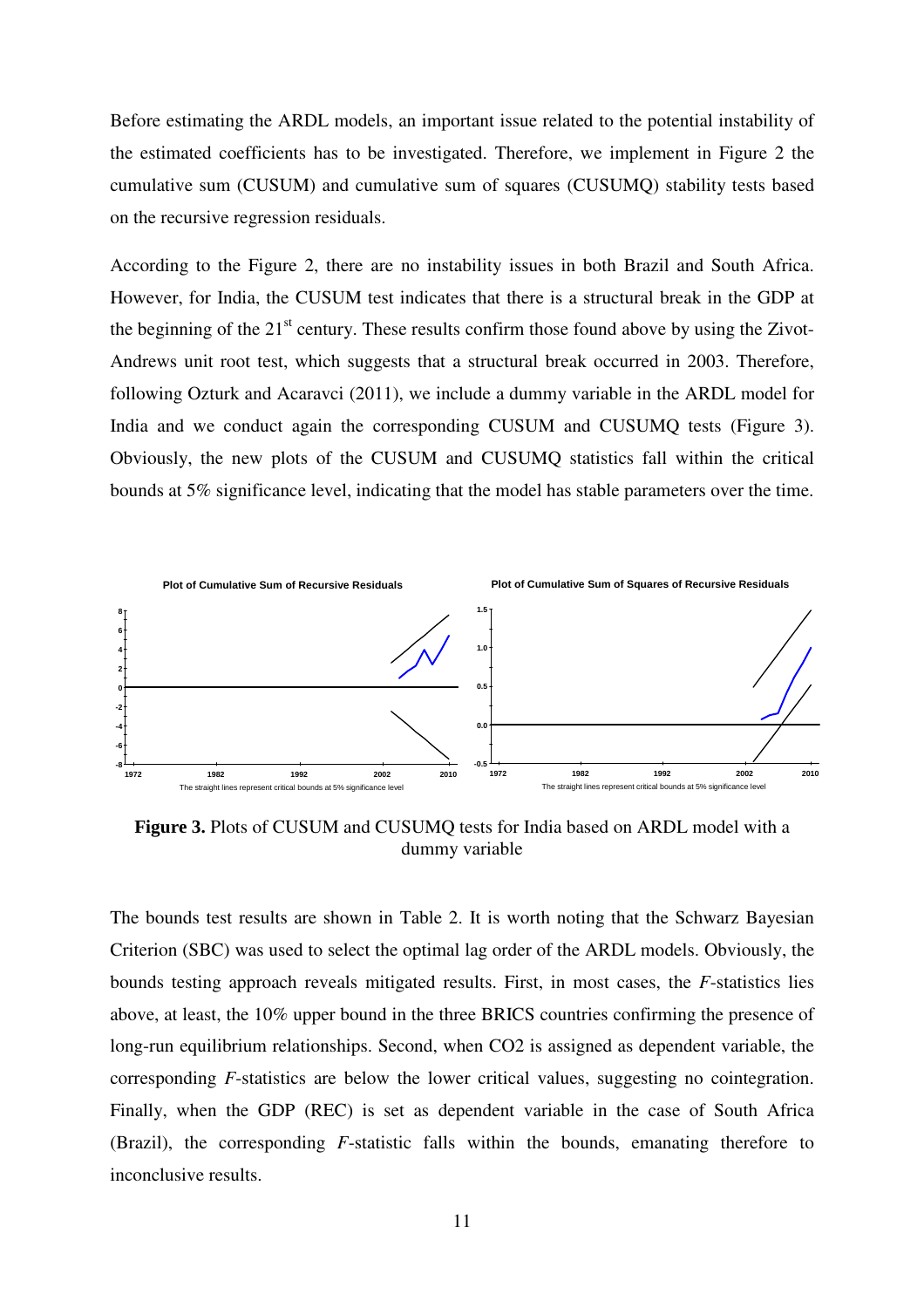| Model                         | <b>Brazil</b> |            | India <sup>a</sup> |            | South Africa    |                      |       |
|-------------------------------|---------------|------------|--------------------|------------|-----------------|----------------------|-------|
| $F_{GDP}$ (GDP REC,CO2,OPEN)  |               | $7.688***$ |                    | $5.462***$ |                 | 3.282                |       |
| $F_{REC}$ (RE GDP,CO2,OPEN)   | 3.046         |            |                    | 13.859***  |                 | $3.578$ <sup>*</sup> |       |
| $F_{CO2}$ (CO2 GDP,REC,OPEN)  | 2.660         |            | 0.875              |            | 2.283           |                      |       |
| $F_{OPEN}$ (OPEN GDP,REC,CO2) |               | $6.168***$ |                    | 5.797***   |                 | 3.788 <sup>*</sup>   |       |
|                               |               | I(0)       | I(1)               | I(0)       | $\mathrm{I}(1)$ | I(0)                 |       |
|                               | 1%            | 4.310      | 5.544              | 3.967      | 5.455           | 4.310                | 5.544 |
| Critical values               | 5%            | 3.100      | 4.088              | 2.893      | 4.000           | 3.100                | 4.088 |
|                               | 10%           | 2.592      | 3.454              | 2.427      | 3.395           | 2.592                | 3.454 |

**Table 2.** Estimated ARDL models and bounds *F-*test for cointegration

Note: <sup>a</sup> Given the results of CUSUM and CUSUMQ tests, a dummy variable corresponding to the year 2003 is used in the ARDL model for India. \*\*\*, \*\* and  $*$  denote the statistical significance at the 1%, 5% and 10% levels, respectively.

Once the bounds testing approach confirms the existence of cointegration for most models, the long-run and short-run coefficients may be estimated. Table 3 shows the empirical results of the long-run estimates using the ARDL modelling. These estimates have usually passed a series of diagnostic tests of normality, heteroscedasticity, misspecification and serial correlation of the estimated residuals.

For robustness check, the long-run coefficients are also estimated by fully modified ordinary least squares (FMOLS) and dynamic ordinary least squares (DOLS) techniques. Generally, one can say that the coefficients remain consistent across the three estimation techniques. Accordingly, estimated coefficients indicate that in the long-run, renewable energy consumption has a positive and significant effect on GDP in Brazil, validating therefore the energy led-growth hypothesis, while economic growth leads also to an increase in the renewable energy consumption. In the case of India and South Africa, either economic growth or renewable energy consumption shows its expected positive effect on each other, but this impact remains statistically insignificant. These findings prove the crucial role played by the renewable energy sector in Brazil compared to India and South Africa. On the other hand, CO2 emissions and trade openness variables exhibit also their expected signs with regard to the literature. First, an increase in CO2 emissions is due particularly to an increase in nonrenewable energy use. While stimulating the economic growth, CO2 emissions lead to a little focus on promoting renewable energy sector. Second, in most cases, trade openness has positive and statistically significant coefficients on both renewable energy consumption and economic growth, validating therefore the trade led-growth hypothesis widely discussed in the literature (Sebri and Abid, 2012).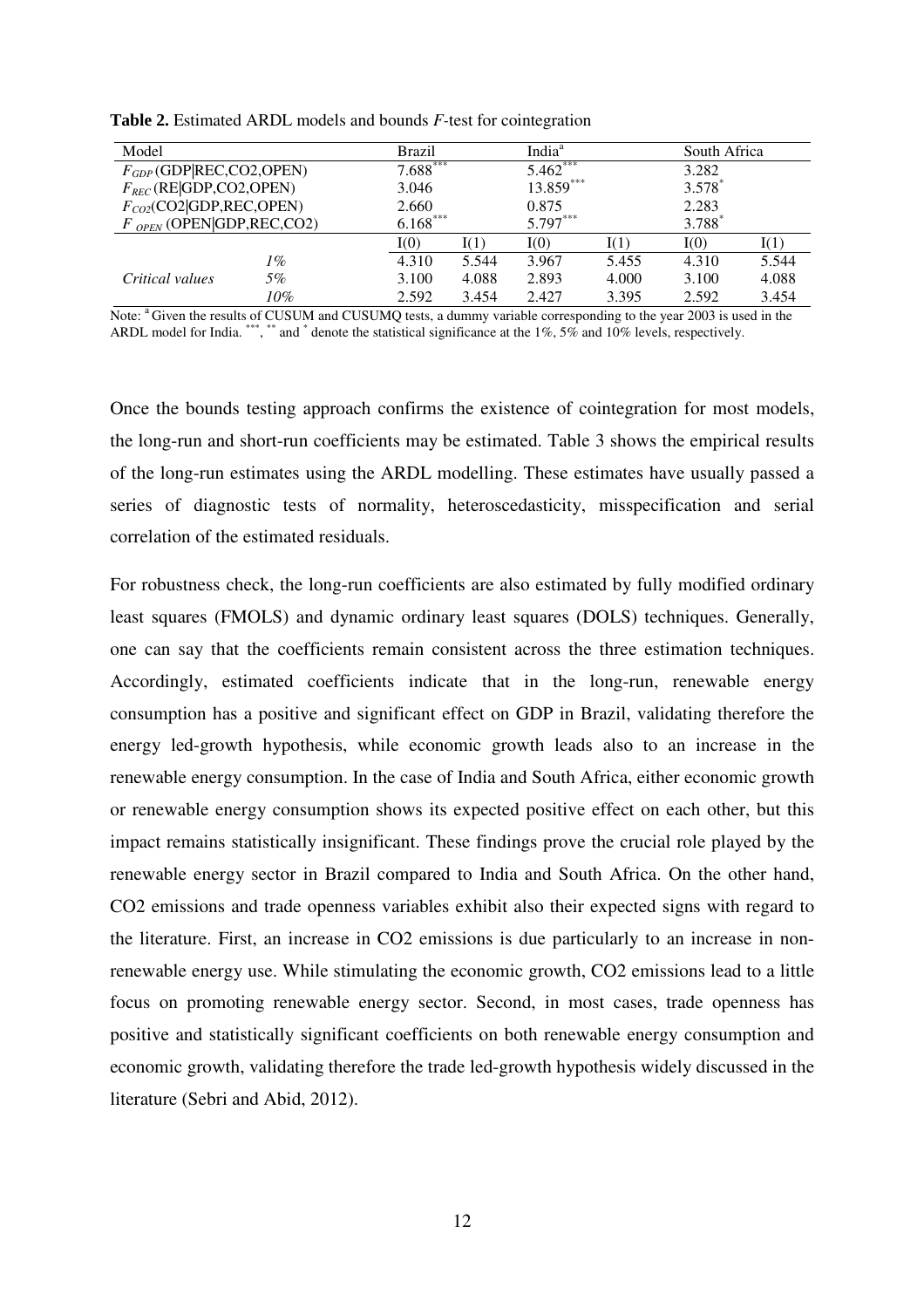# **Table 3.** Long-run estimates

|                                     | <b>ARDL</b> estimates         |                | <b>FMOLS</b> estimates  |                 | DOLS estimates         |                |
|-------------------------------------|-------------------------------|----------------|-------------------------|-----------------|------------------------|----------------|
|                                     | Coef.                         | $p$ -value     | Coef.                   | <i>p</i> -value | Coef.                  | $p$ -value     |
| <b>Brazil</b>                       |                               |                |                         |                 |                        |                |
| Dependant variable: GDP             |                               |                |                         |                 |                        |                |
| <b>REC</b>                          | $0.554***$                    | 0.001          | $0.308***$              | 0.033           | $0.363*$               | 0.058          |
| CO <sub>2</sub>                     | $0.652\sp{***}$               | 0.000          | $0.892***$              | 0.000           | $0.909***$             | 0.000          |
| <b>OPEN</b>                         | 0.660                         | 0.300          | $-0.432$                | 0.328           | $-0.809$               | 0.271          |
| Constant                            | $8.561***$                    | 0.000          | $8.368***$              | 0.000           | $8.503***$             | 0.000          |
| Dependant variable: REC             |                               |                |                         |                 |                        |                |
| <b>GDP</b>                          | $2.046*$                      | 0.051          | $0.699***$              | 0.030           | $1.219***$             | 0.003          |
| CO <sub>2</sub>                     | $-2.148$ **                   | 0.041          | $-0.798***$             | 0.009           | $-1.145***$            | 0.001          |
| <b>OPEN</b>                         | 6.892                         | 0.105          | $1.038*$                | 0.089           | 0.740                  | 0.432          |
| constant                            | $-18.564$ **                  | 0.037          | $-6.786$ ***            | 0.009           | $-10.939***$           | 0.001          |
| Dependant variable: OPEN            |                               |                |                         |                 |                        |                |
| <b>GDP</b>                          | $-0.406**$                    | 0.043          | $-0.106$                | 0.272           | $-0.069$               | 0.683          |
| REC                                 | 0.027                         | 0.798          | 0.069                   | 0.246           | 0.007                  | 0.946          |
| CO <sub>2</sub>                     | $0.419***$                    | 0.014          | $0.238***$              | 0.007           | 0.198                  | 0.159          |
| constant                            | $3.432***$                    | 0.038          | 1.052                   | 0.194           | 0.692                  | 0.634          |
| India                               |                               |                |                         |                 |                        |                |
| Dependant variable: GDP             |                               |                |                         |                 |                        |                |
| <b>REC</b>                          | $-0.024$                      | 0.982          | $-0.578$                | 0.180           | $-1.652***$            | 0.000          |
| CO <sub>2</sub>                     | $0.622$ **                    | 0.017          | $0.385***$              | 0.000           | $0.334***$             | 0.000          |
| <b>OPEN</b>                         | $1.744***$                    | 0.000          | $1.656***$              | 0.000           | $1.003***$             | 0.000          |
| year2003                            | 0.111                         | 0.461          | 0.050                   | 0.385           | $0.234***$             | 0.028          |
| constant                            | $5.945***$                    | 0.009          | $4.734***$              | 0.000           | $2.863***$             | 0.001          |
| Dependant variable: REC             |                               |                |                         |                 |                        |                |
| <b>GDP</b>                          | 2.433                         | 0.661          | $-0.071$                | 0.404           | $-0.137$ *             | 0.097          |
| CO <sub>2</sub>                     | $-2.063$                      | 0.620          | $-0.154***$             | 0.001           | $-0.100**$             | 0.017          |
| <b>OPEN</b>                         | 0.367                         | 0.805          | $0.371***$              | 0.014           | $0.401^{\ast\ast\ast}$ | 0.007          |
| year2003                            | $-0.280$                      | 0.638          | $-0.031$                | 0.203           | $-0.005$               | 0.906          |
| constant                            | $-17.329$                     | 0.619          | $-1.557***$             | 0.003           | $-1.154***$            | 0.021          |
| Dependant variable: OPEN            |                               |                |                         |                 |                        |                |
| <b>GDP</b>                          | $0.852***$                    | 0.002          | $0.470***$              | 0.000           | $0.464*$               | 0.057          |
| REC                                 | $-0.197$                      | 0.768          | $0.444$ <sup>*</sup>    | 0.068           | $1.001***$             | 0.041          |
| CO <sub>2</sub>                     | $-0.483$ <sup>*</sup>         | 0.073          | $-0.107$                | 0.121           | $-0.027$               | 0.888          |
| year2003                            | $-0.079$<br>$-5.436$ **       | 0.302          | $-0.013$<br>$-1.837***$ | 0.695           | 0.038                  | 0.702          |
| constant                            |                               | 0.041          |                         | 0.008           | $-0.725$               | 0.705          |
| <b>South Africa</b>                 |                               |                |                         |                 |                        |                |
| Dependant variable: GDP             |                               |                |                         |                 |                        |                |
| REC                                 | 0.494                         | 0.338          | $-0.176$<br>$0.269***$  | 0.104           | $-0.072$               | 0.586          |
| CO <sub>2</sub><br><b>OPEN</b>      | 0.452<br>$1.914$ <sup>*</sup> | 0.418          | $0.809***$              | 0.016<br>0.000  | 0.200<br>$0.863***$    | 0.249<br>0.000 |
|                                     | $9.156***$                    | 0.025<br>0.000 | $7.270***$              | 0.000           | $7.519***$             | 0.000          |
| constant<br>Dependant variable: REC |                               |                |                         |                 |                        |                |
| GDP                                 | $-0.125$                      | 0.820          | $-1.048***$             | 0.008           | $-0.914$               | 0.169          |
| CO <sub>2</sub>                     | $-0.878***$                   | 0.001          | $0.911***$              | 0.000           | $0.841***$             | 0.001          |
| <b>OPEN</b>                         | $-0.513$                      | 0.372          | 0.596                   | 0.114           | 0.232                  | 0.741          |
| constant                            | $-1.866$                      | 0.665          | $5.310*$                | 0.078           | 4.506                  | 0.376          |
| Dependant variable: OPEN            |                               |                |                         |                 |                        |                |
| GDP                                 | $0.504*$                      | 0.070          | $0.784^{\ast\ast\ast}$  | 0.000           | $0.667**$              | 0.012          |
| REC                                 | 0.006                         | 0.973          | 0.103                   | 0.364           | 0.181                  | 0.400          |
| CO <sub>2</sub>                     | $-0.232$                      | 0.233          | $-0.246$ **             | 0.035           | 0.042                  | 0.850          |
| constant                            | $-3.258$                      | 0.125          | $-5.486$ ***            | 0.000           | $-5.479***$            | 0.007          |

Note: \*\*\*, \*\* and  $*$  denote the statistical significance at the 1%, 5% and 10% levels, respectively.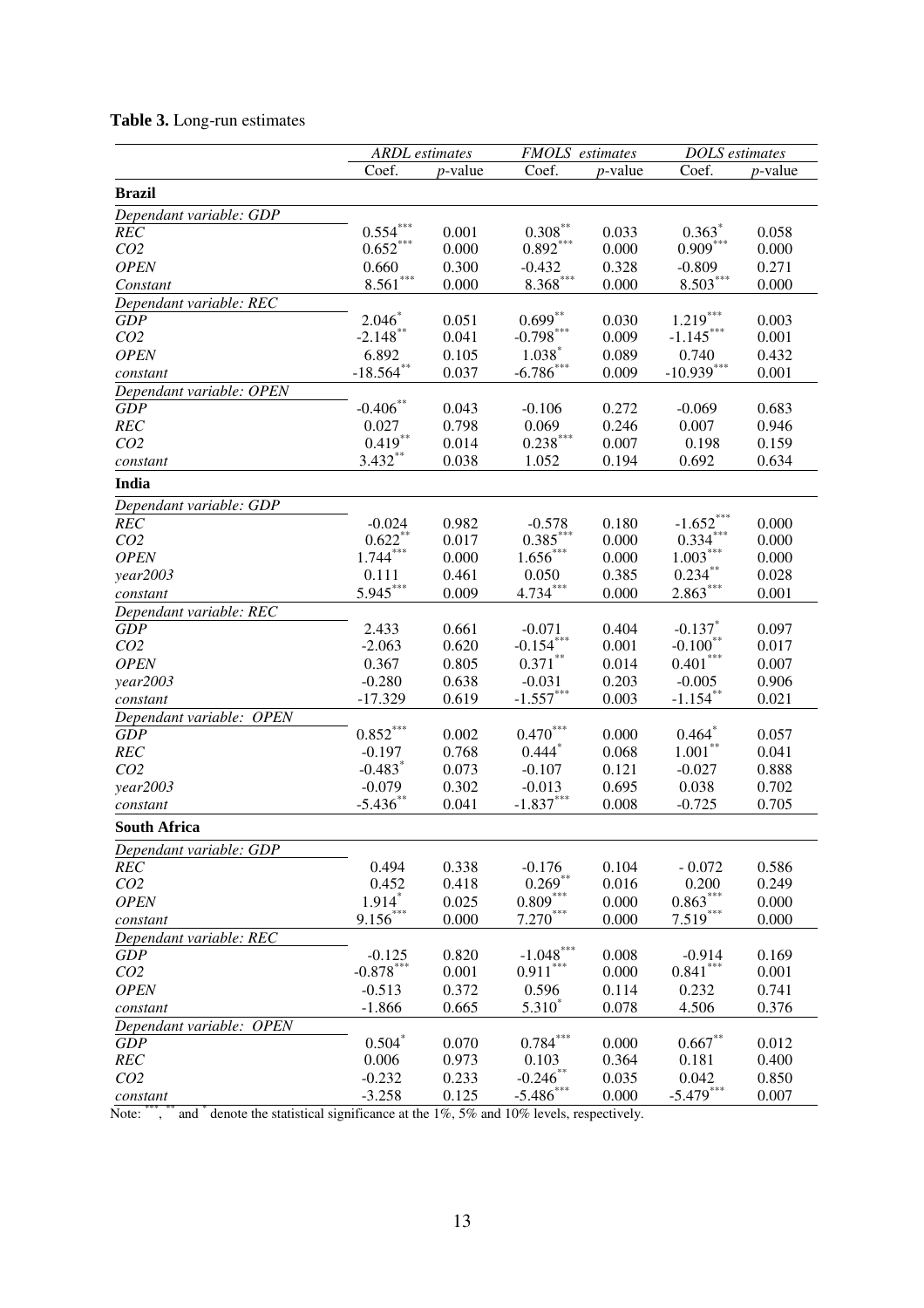Table 4 presents the short-run estimates. Obviously, most conclusions derived from the longrun estimates remain robust in the short span of time. Importantly, the effect of renewable energy consumption on economic growth becomes more pronounced in South Africa, since the coefficient is positive and statistically significant at 1% significance level. Similarly, the effect of economic growth on renewable energy consumption becomes statistically significant, at least, at the 95% confidence level in the three countries.

|                                      | <b>Brazil</b>          |            | India                 |            | <b>South Africa</b>   |            |
|--------------------------------------|------------------------|------------|-----------------------|------------|-----------------------|------------|
| Model                                | Coef.                  | $p$ -value | Coef.                 | $p$ -value | Coef.                 | $p$ -value |
| Dependant variable: ∆GDP             |                        |            |                       |            |                       |            |
| $\triangle REC$                      | $0.120^\mathrm{***}$   | 0.004      | $-0.004$              | 0.982      | $0.359***$            | 0.009      |
| $\triangle CO2$                      | $0.473***$             | 0.000      | $0.119***$            | 0.048      | $-0.056$              | 0.215      |
| $\triangle OPEN$                     | 0.143                  | 0.220      | $0.334*$              | 0.064      | $0.239***$            | 0.000      |
| $\triangle$ year2003                 |                        |            | 0.021                 | 0.454      |                       |            |
| $ECT_{t-1}$                          | $-0.216***$            | 0.001      | $-0.191$ <sup>*</sup> | 0.058      | $-0.124$ <sup>*</sup> | 0.078      |
| Dependant variable: AREC             |                        |            |                       |            |                       |            |
| $\triangle GDP$                      | $0.240**$              | 0.033      | $0.056***$            | 0.012      | $0.521***$            | 0.009      |
| $\triangle CO2$                      | 0.099                  | 0.427      | $-0.047***$           | 0.000      | $0.135***$            | 0.010      |
| $\triangle OPEN$                     | $0.811^{\ast\ast\ast}$ | 0.000      | $-0.082$ <sup>*</sup> | 0.056      | $-0.079$              | 0.340      |
| $\triangle$ year2003                 |                        |            | $-0.006$              | 0.230      |                       |            |
| $ECT_{t-1}$                          | $-0.117$ <sup>*</sup>  | 0.100      | $-0.023$              | 0.632      | $-0.154***$           | 0.001      |
| Dependant variable: $\triangle$ OPEN |                        |            |                       |            |                       |            |
| $\triangle GDP$                      | $-0.147**$             | 0.019      | $0.271***$            | 0.002      | $1.170***$            | 0.000      |
| $\triangle$ REC                      | $0.293***$             | 0.001      | $-1.325$ <sup>*</sup> | 0.056      | 0.002                 | 0.973      |
| $\triangle CO2$                      | 0.009                  | 0.890      | $-0.153***$           | 0.003      | $-0.108$              | 0.254      |
| $\Delta$ year2003                    |                        |            | $-0.025$              | 0.240      |                       |            |
| $ECT_{t-1}$                          | $-0.361***$            | 0.001      | $-0.318***$           | 0.044      | $-0.465$              | 0.002      |

**Table 4.** Short-run estimates

Note: \*\*\*, \*\* and \* denote the statistical significance at the 1%, 5% and 10% levels, respectively.

The coefficients of *ECTs* are negative and statistically significant corroborating, therefore, the established long-run equilibrium relationships between the competing variables. Particularly, when GDP is set as dependent variable, the *ECT* coefficient is -0.216, -0.191 and -0.124 in Brazil, India and South Africa, respectively. This implies that the speeds of convergence are of 21.6%, 19.1% and 12.4%, respectively. These coefficients indicate moderate speed of adjustment to shocks to the forcing variables (4.6 years in Brazil; 5.2 years in India and 8 years in South Africa).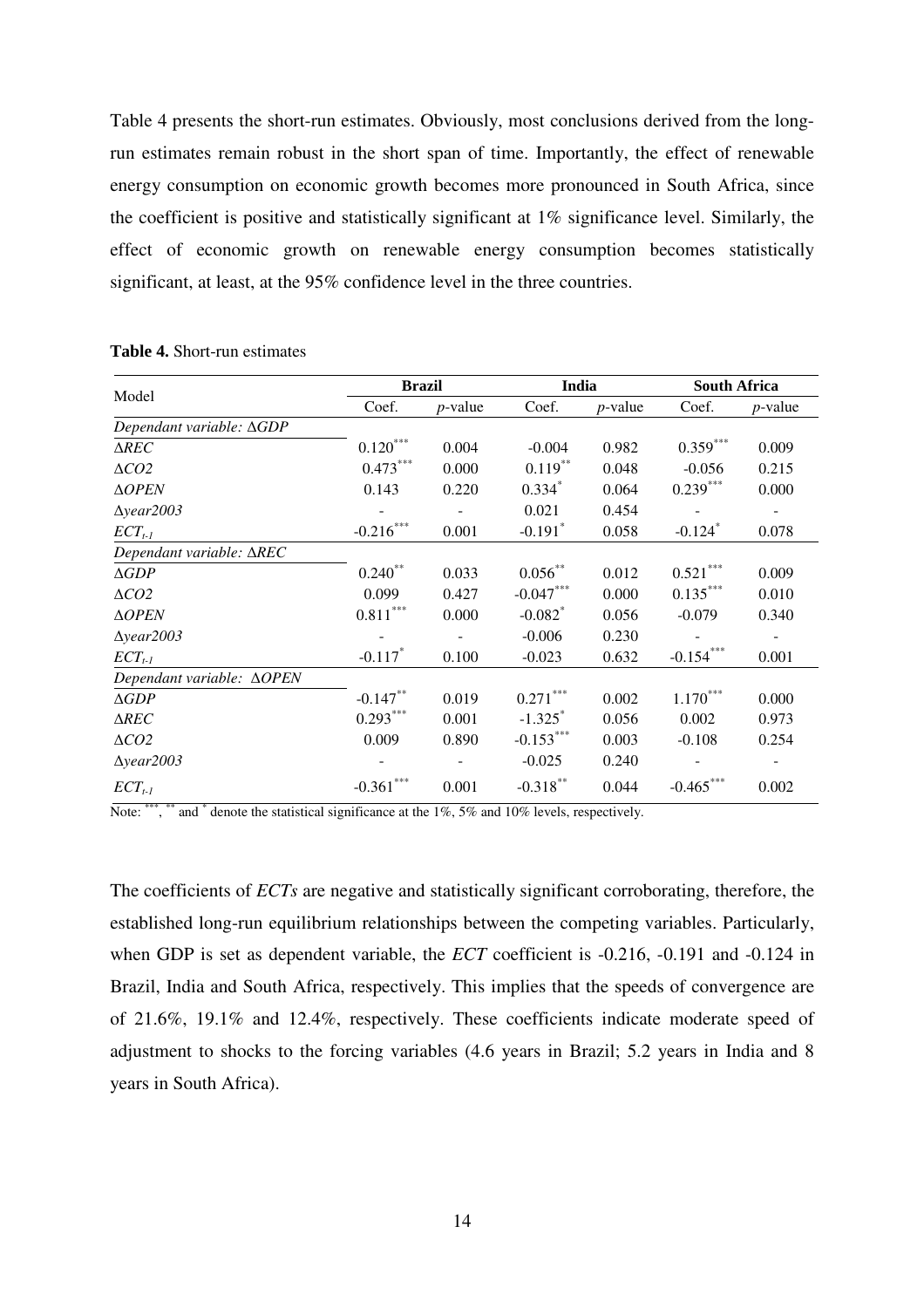#### *3.2.3 Causality analysis*

 $\overline{a}$ 

The existence of cointegration between series confirms that there ought to be at least, one causal relationship, but it fails to give its direction. Hence, we follow the famous procedure from Engle and Granger (1987) to examine the short-run as well as the long-run causal dynamics between the competing variables. Following Engle and Granger (1987), a vector error correction model (VECM) is used for testing the Granger causality among economic growth, renewable energy consumption, CO2 emissions and trade openness can be written as follows:<sup>3</sup>

$$
\Delta GDP_{t} = b_{10} + \sum_{i=1}^{p1} \theta_{1i} \Delta GDP_{t-i} + \sum_{i=1}^{q1} \phi_{1i} \Delta REC_{t-i} + \sum_{i=1}^{r1} \delta_{1i} \Delta OPEN_{t-i} + \sum_{i=1}^{s1} \omega_{1i} \Delta CO2_{t-i} + \psi_{1} ECT_{t-1} + \xi_{1t}
$$
\n(5)

$$
\Delta REC_{t} = b_{20} + \sum_{i=1}^{p2} \theta_{2i} \Delta GDP_{t-i} + \sum_{i=1}^{q2} \phi_{2i} \Delta REC_{t-i} + \sum_{i=1}^{r2} \delta_{2i} \Delta OPEN_{t-i} + \sum_{i=1}^{s2} \omega_{2i} \Delta CO2_{t-i} + \psi_{2} ECT_{t-1} + \xi_{2t}
$$
\n(6)

$$
\Delta OPEN_{t} = b_{30} + \sum_{i=1}^{p3} \theta_{3i} \Delta GDP_{t-i} + \sum_{i=1}^{q3} \phi_{3i} \Delta REC_{t-i} + \sum_{i=1}^{r3} \delta_{3i} \Delta OPEN_{t-i} + \sum_{i=1}^{s3} \omega_{3i} \Delta CO2_{t-i} + \psi_{3} ECT_{t-1} + \xi_{3t}
$$
\n(7)

where,  $b_{j0}, \theta_j, \phi_j, \delta_j, \omega_j$  (*j* = 1, 2, 3) are parameters to be estimated;  $\xi_{j}$  (*j* = 1, 2, 3) are white noise error terms; *ECT* is the error correction term derived from the corresponding long-run equilibrium relationship; The coefficients  $\psi_i$  ( $j = 1, 2, 3$ ) of the *ECTs* represent the deviation of the dependent variables from the long-run equilibrium.

The error correction model allows testing for the existence of Granger causality in three possible ways (Sebri and Abid, 2012). First, the short-run Granger causality is investigated by testing the significance of the sum of lagged differences of explanatory variables by using the partial *F*-statistic. Second, the long-run causality is checked by examining the coefficients of the *ECTt*−<sup>1</sup> based on *t*-statistics. Particularly, a long-run Granger causality exists if this

 $3$ It should be noted that only equations where the null hypothesis of no cointegration is rejected will be estimated within the Granger causality framework. Hence, no error correction model will be estimated for the equation where CO2 variable is set as dependent variable since no cointegrating relationship was found.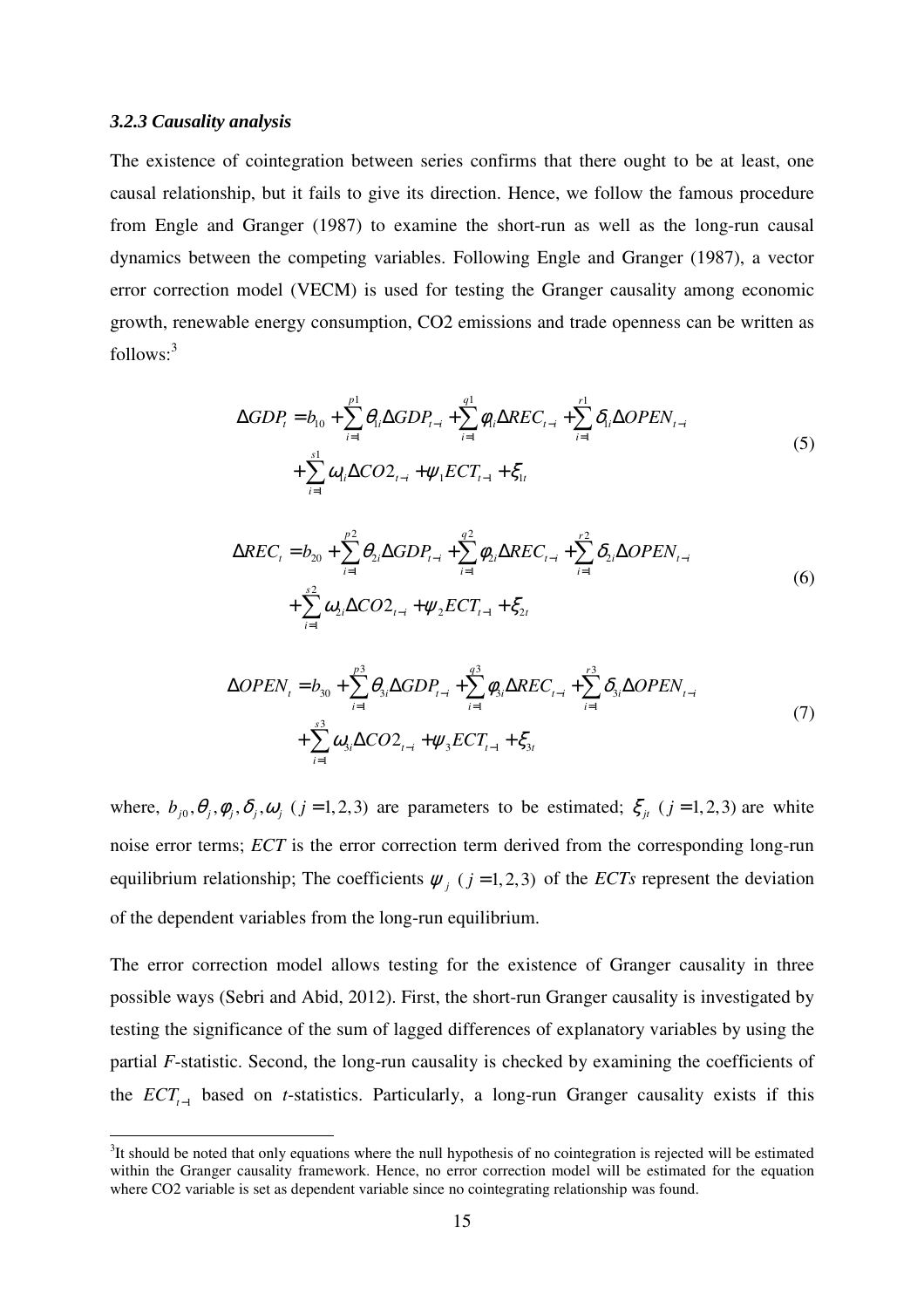coefficient is negative and statistically significant. Lastly, the strong Granger causality, which means that the two sources of causality are jointly significant, can be exposed by testing the joint hypothesis through the joint *F*-test on both *ECTt*−<sup>1</sup> and sum of lagged differences of explanatory variables.

The Granger causality results are reported in Table 5. Empirical evidence shows that in the short-run, there exists bi-directional causal relationship between economic growth and renewable energy consumption (except for India) and between economic growth and trade openness (except for Brazil). This feedback relationship is also found between renewable energy consumption and trade openness in two BRICS countries (Brazil and India) while the neutrality hypothesis is supported in the case of South Africa. A unidirectional causality running from CO2 emissions to both economic growth and trade openness is often derived from the results.

Regarding the long-run causality, all the *ECTs'* coefficients are negative and statistically significant suggesting bi-directional causal flows among the variables. However, an exception is registered for the renewable energy equation in the case of India, which is negative but not statistically significant. This suggests an absence of long-run causality running from economic growth, trade openness and CO2 emissions to renewable energy consumption in this country. Finally, by using a joint *F*-test, empirical results suggest that a strong causality exists among variables for the three error correction models and three BRICS countries.

Comparing the findings of the current study to the literature, one can argue that they are consistent. The bi-directional causal relationship between renewable energy consumption and economic growth was previously found by Shahbaz et al. (2012) in Pakistan, Tugcu et al. (2012) in the case of G7 countries and Bildirici (2013) in the case of six Latin American developing countries (Argentina, Bolivia, Costa Rica, Nicaragua, Panama and Peru). For instance, in the case of Brazil, Pao and Fao (2013a) found also bi-directional causality between economic growth and total renewable energy consumption. In the case of India, our conclusion that in the long-run the growth hypothesis is supported was previously established by Tiwari (2011).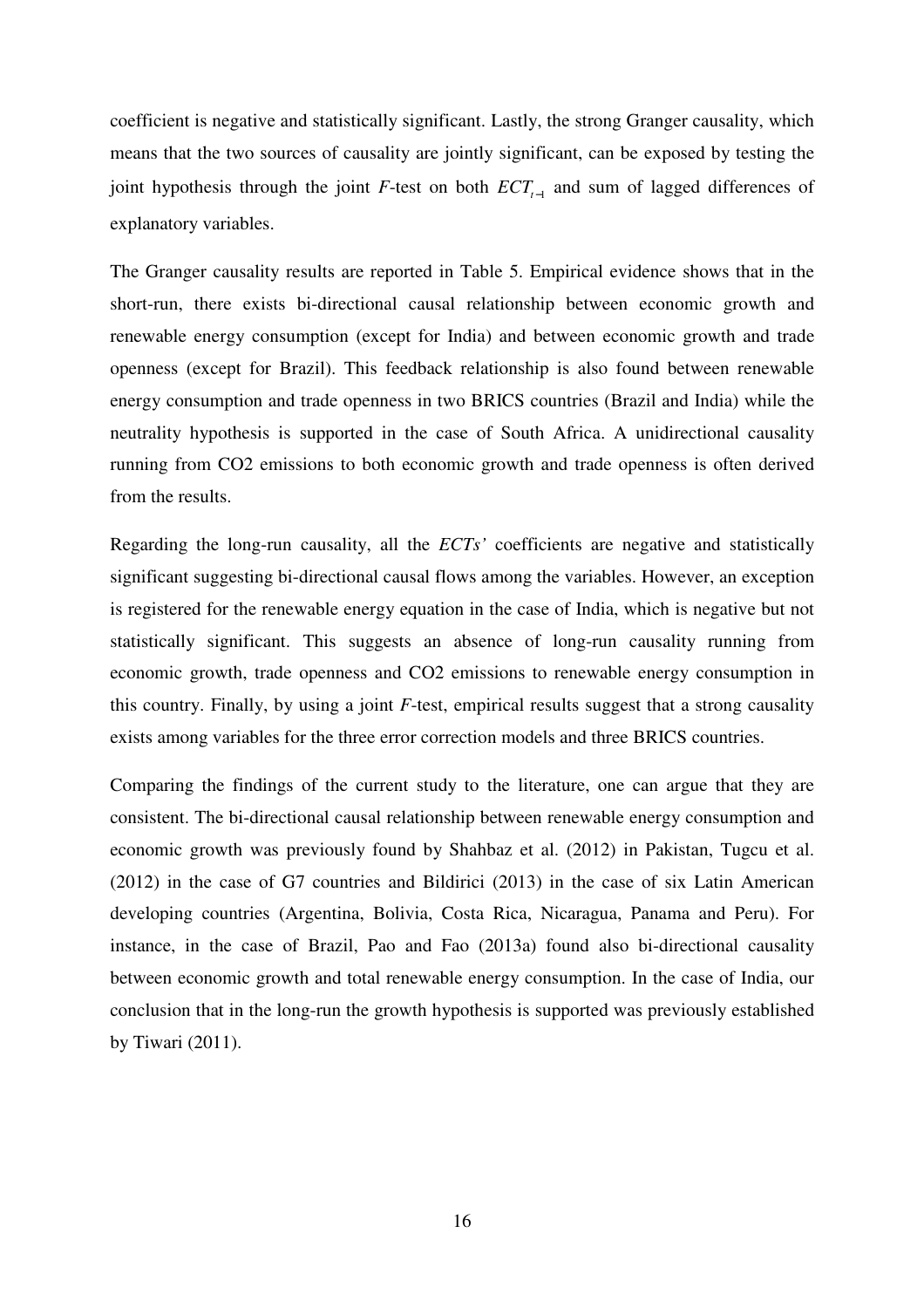| Dep. variable       | Short-run                 |                                 |                         |                       | Long-run                        | Joint (short and long-run)         |
|---------------------|---------------------------|---------------------------------|-------------------------|-----------------------|---------------------------------|------------------------------------|
|                     | $F$ -statistics (p-value) |                                 |                         |                       | $t$ -statistics (p-value)       | $F$ -statistics ( <i>p</i> -value) |
|                     | $\triangle GDP$           | $\triangle$ REC                 | $\triangle$ <i>OPEN</i> | $\triangle CO2$       | $ECT_{t-}$                      |                                    |
| <b>Brazil</b>       |                           |                                 |                         |                       |                                 |                                    |
| $\triangle GDP$     |                           | $9.517***(0.004)$               | 1.562(0.220)            | $38.626***(0.000)$    | $-3.682$ *** (0.001)            | $24.633***(0.000)$                 |
| $\triangle$ REC     | $4.932**$ (0.033)         |                                 | $23.609***(0.000)$      | 0.644(0.427)          | $-1.691^* (0.100)$              | $8.003***(0.000)$                  |
| $\triangle$ OPEN    | $6.095^{**}$ (0.019)      | $13.468$ <sup>***</sup> (0.001) | $\blacksquare$          | 0.019(0.890)          | $-3.560^{\ast\ast\ast}$ (0.001) | $7.343***(0.000)$                  |
| India               |                           |                                 |                         |                       |                                 |                                    |
| $\triangle GDP$     |                           | 0.0004(0.982)                   | $3.667^*(0.064)$        | $4.206^{**}$ (0.048)  | $-1.960^* (0.058)$              | $4.538***(0.003)$                  |
| $\triangle$ REC     | $7.107^{**}$ (0.012)      |                                 | $3.908^* (0.056)$       | $19.775***(0.000)$    | $-0.483(0.632)$                 | $13.497***(0.000)$                 |
| $\triangle$ OPEN    | $11.458***(0.002)$        | $3.908^* (0.056)$               | $\sim$                  | $10.562***(0.003)$    | $-2.097**$ (0.044)              | $3.721***(0.009)$                  |
| <b>South Africa</b> |                           |                                 |                         |                       |                                 |                                    |
| $\triangle GDP$     |                           | $7.623***(0.009)$               | $18.809***(0.000)$      | 1.592(0.215)          | $-1.817^*(0.078)$               | $9.818***(0.000)$                  |
| $\triangle$ REC     | $7.623***(0.009)$         |                                 | 0.937(0.340)            | $7.420^{***}$ (0.010) | $-3.757***$ (0.001)             | $5.489***(0.002)$                  |
| $\triangle$ OPEN    | $17.505***(0.000)$        | 0.001(0.973)                    | ۰                       | 1.347(0.254)          | $-3.382$ *** (0.002)            | $8.480^{***}$ (0.000)              |

# **Table 5.** VECM Granger causality analysis

Note: \*\*\*, \*\* and \* denote the statistical significance at the 1%, 5% and 10% levels, respectively.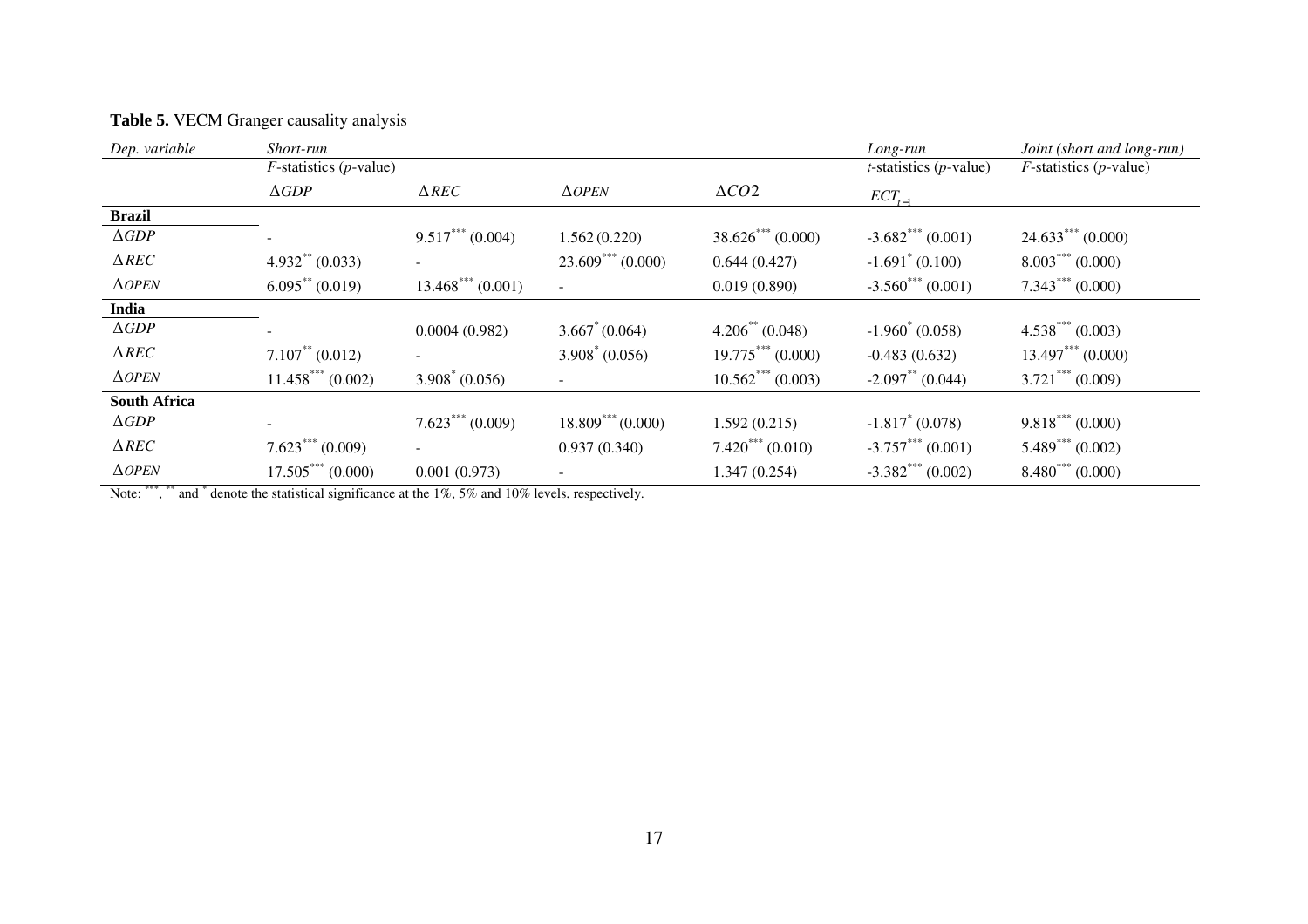#### **4. Concluding remarks**

This paper employs the ARDL bounds testing technique and Granger causality to investigate the causal relationship between economic growth, renewable energy consumption, CO2 emissions and trade openness in BRICS countries. Although a number of studies have recently been conducted on the renewable energy consumption-economic growth nexus, there is no study that has investigated this relationship in BRICS countries as a whole. These countries have been recognized over the past years as key drivers of economic growth within the emerging markets and according to expectations they could become among the most dominant economies in the near future.

The empirical evidence from the ARDL approach indicates that renewable energy consumption has a positive effect on economic growth and vice versa. This effect is particularly more significant in Brazil compared to other countries. Regarding the Granger causality analysis, bi-directional causal flow exists between economic growth and renewable energy consumption, validating the feedback hypothesis. Obviously, these findings, while meaning that an increase in income is a core factor driving the development of the renewable energy sector, show the growing role of renewable energy in stimulating economic growth in BRICS countries. Empirical results show also the significant effect of trade openness and CO2 emissions in promoting the renewable energy consumption. On the one hand, trade openness enables BRICS countries to benefit more from 'green technologies' transfer that helps to invest more in the renewable energy sector. On the other hand, an increase in CO2 emissions, which is the main cause of global warming, boosts policymakers to reduce this greenhouse gas by taking some measures of scaling down fossil energy consumption and relying more on energy from renewable sources.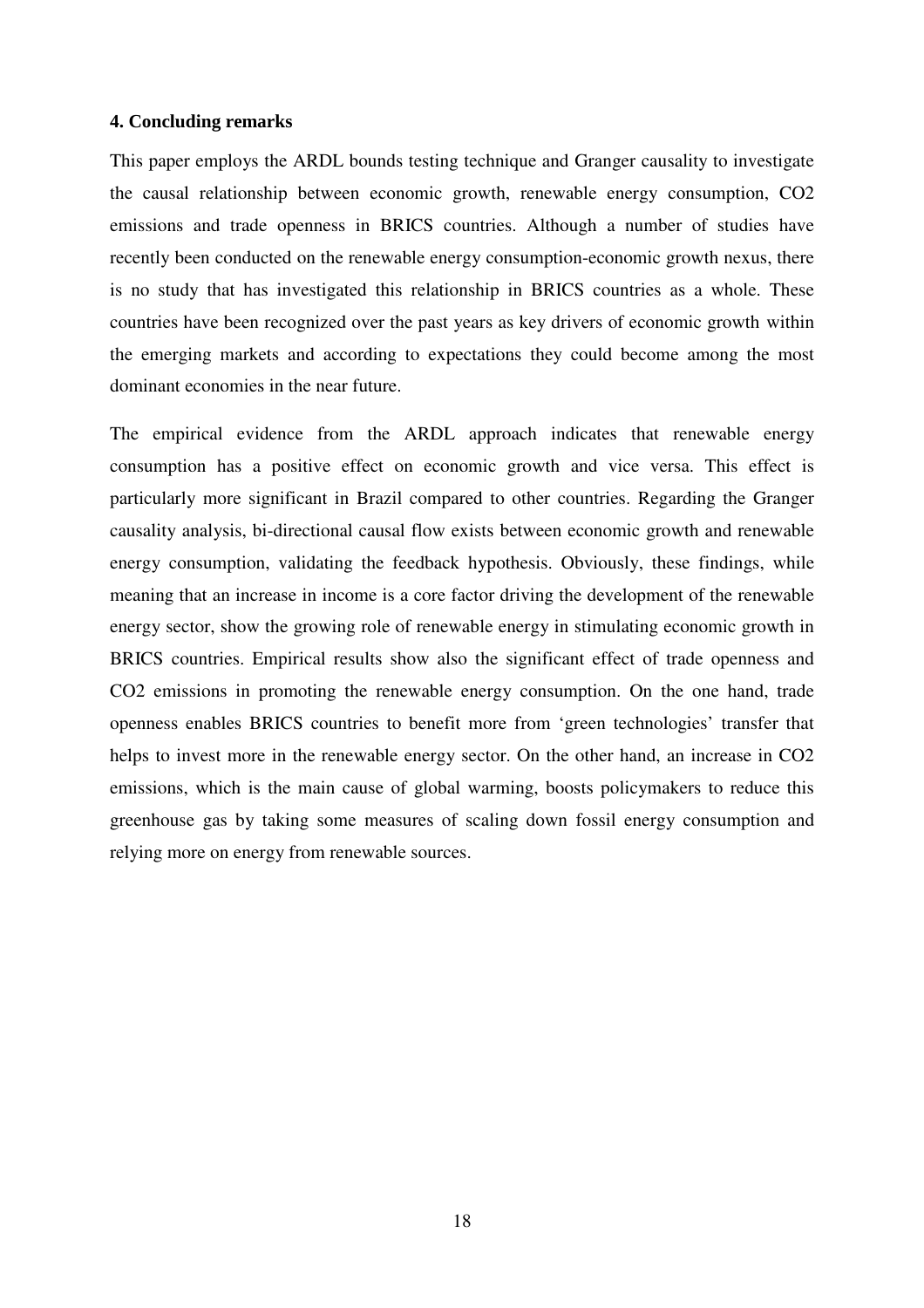#### **References**

- Apergis N, Payne JE, Menyah K, Wolde-Rufael Y. On the causal dynamics between emissions, nuclear energy, renewable energy and economic growth. Ecological Economics 2010 ; 69 : 2255-60.
- Apergis N, Payne JE. On the causal dynamics between renewable and non-renewable energy consumption and economic growth in developed and developing countries. Energy System 2011b ; 2 : 299-312.
- Apergis N, Payne JE. Renewable and non-renewable electricity consumption-growth nexus: evidence from emerging market economies. Applied Energy 2011c ; 88 : 5226-30.
- Apergis N, Payne JE. Renewable and non-renewable energy consumption-growth nexus: evidence from a panel error correction model. Energy Economics 2012 ; 34 : 733-8.
- Apergis N, Payne JE. Renewable energy consumption and economic growth: evidence from a panel of OECD countries. Energy policy 2010a ; 38 : 656-60.
- Apergis N, Payne JE. Renewable energy consumption and growth in Eurasia. Energy Economics 2010b ; 32 : 1392-7.
- Apergis N, Payne JE. The renewable energy consumption-growth nexus in Central America. Applied Energy 2011a ; 88 : 343-7.
- Bentzen I, Engsted T. A revival of the autoregressive distributed lag model in estimating energy demand relationship. Energy 2001; 26: 45-55.
- Bildirici ME. Economic growth and biomass energy. Biomass and Bioenergy 2013 ; 50 : 19- 24.
- Cook S, Manning N. Unobserved heterogeneity in Markovian analysis of the size distortion of unit root tests. Journal of Statistical Computation and Simulation 2005; 75: 709-729.
- Engle RF, Granger CWJ. Cointegration and error correction: representation, estimation and testing. Econometrica 1987; 55: 251-276.
- Ghatak S, Siddiki J. The use of ARDL approach in estimating virtual exchange rate in India. Journal of Applied Statistics 2001; 28: 573-83.
- Hatemi-J A. Asymmetric causality tests with an application. Empirical Economics 2012 ; 43 : 447-56.
- International Energy Agency. World energy outlook. Paris: 2007.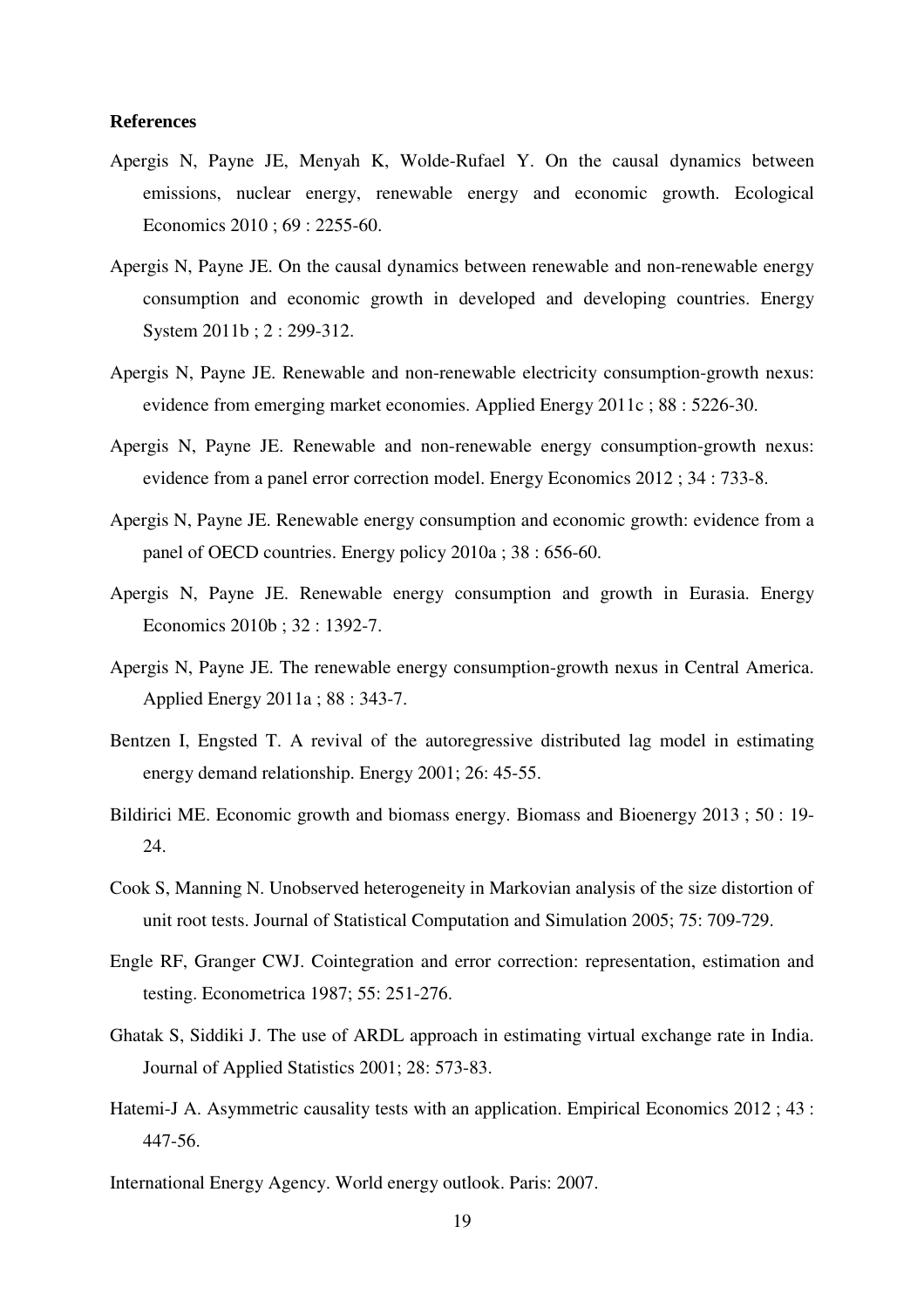- Johansen S, Juselius K. Maximum likelihood estimation and inference on cointegration with application to the demand for money. Oxford Bulletin of Economics and Statistics 1990; 52: 169-210.
- Leybourne SJ. Testing for unit roots using forward and reverse Dickey-Fuller regression. Oxford Bulletin of Economics and Statistics 1995; 57: 559-71.
- Menegaki AN. Growth and renewable energy in Europe: a random effect model with evidence for neutrality hypothesis. Energy Economics 2011 ; 33 : 257-63.
- Menyah K, Wolde-Rufael Y. CO2 emissions, nuclear energy, renewable energy and economic growth in the U.S. Energy Policy 2010 ; 38 : 2911-5.
- Narayan PK. The saving and investment nexus for China: evidence from cointegration tests. Applied Economics 2005; 37: 1979-90.
- Ocal O, Aslan A. Renewable energy consumption–economic growth nexus in Turkey. Renewable and Sustainable Energy Reviews 2013 ; 28 : 494-9.
- Odhiambo NM. Energy consumption and economic growth nexus in Tanzania: an ARDL bounds testing approach. Energy Policy 2008; 37: 617-22.
- Ozturk I, Acaravci A. Electricity consumption and real GDP causality nexus: Evidence from ARDL bounds testing approach for 11 MENA countries. Applied Energy 2011; 88: 2885- 92.
- Pao H-T, Fu H-C. Renewable energy, non-renewable energy and economic growth in Brazil. Renewable and Sustainable Energy Reviews 2013a ; 25 : 381-92.
- Pao H-T, Fu H-C. The causal relationship between energy resources and economic growth in Brazil. Energy Policy 2013b ; 61 : 793-801.
- Pedroni P. Fully modified OLS for heterogeneous cointegrated panels. In : Baltagi BH, Fomby TB, Hill RC, editors. Advances in Econometrics, Vol 15-Nonstationary Panels, Panel Cointegration and Dynamic Panels, Amsterdam : JAI Press, Elsevier Sciences ; 2000, p. 93-130.
- Pedroni P. Purchasing power parity tests in cointegrated panels. The Review of Economics and Statistics 2001 ; 83 : 727-31.
- Pesaran MH, Shin Y, Smith RJ. Bounds testing approaches to the analysis of level relationships. Journal of Applied Econometrics 2001; 16: 289-326.